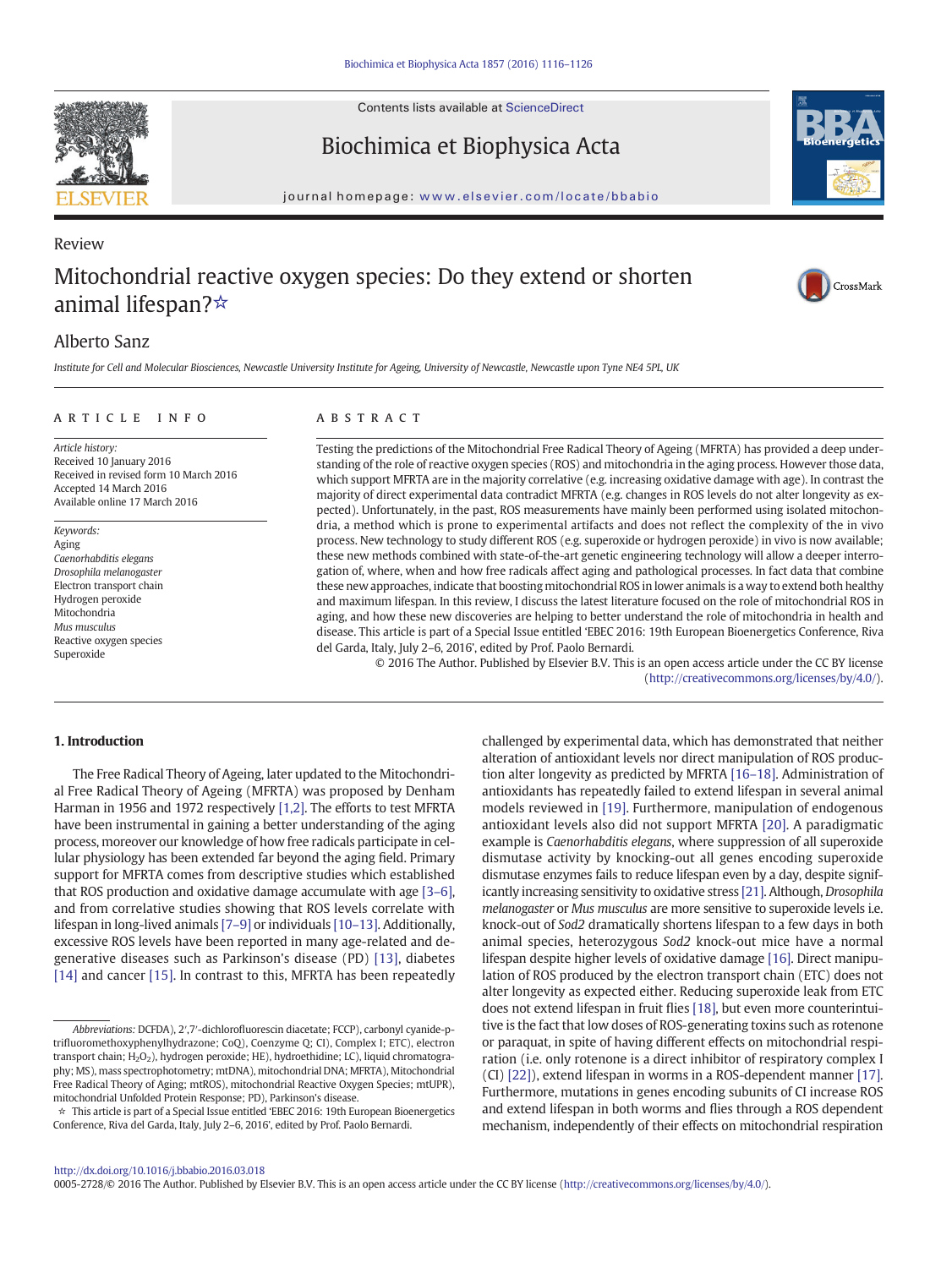[\[23,24\]](#page-7-0). The concept of mitohormesis proposes that boosting ROS levels activates a program of responses to stress that over-activate mechanisms of protection (including antioxidants) which compensate for initial damage caused by ROS [\[25\]](#page-7-0). Mitohormesis, fails to explain why overexpression of these same mechanisms of protection alone is not sufficient to extend lifespan or why overexpression of these mechanisms suppresses lifespan extension in those models where ROS have been experimentally increased [\[17,24\]](#page-7-0). Nevertheless, as mentioned previously, ROS levels have been shown repeatedly to be altered in aging and age-related diseases. In this review, I intend to discuss the role that ROS play in determining animal lifespan, reviewing the latest findings in the field. In the interest of space, I will mainly focus on the three animal models in which the greatest extension in lifespan has been reported: C. elegans, D. melanogaster and M. musculus. For the same reason, I will not discuss ROS generated outside the mitochondrion, although it is clear that they can also contribute to the onset of aging and age-related disease [\[26,](#page-7-0) [27\]](#page-7-0). For example, it has recently been shown that lifespan of the longlived clk-1 mutant worm is further extended by increasing mitochondrial ROS levels through knock-out of sod2 [\[28\]](#page-7-0). However, increasing cytosolic ROS levels, by knocking out sod3 and sod5, shortened lifespan of this long-lived mutant. This indicates that ROS can have opposing effects on longevity, depending on whether they are produced within or outside of mitochondria. This highlights the importance of understanding where ROS are generated.

#### 2. ROS are not all the same

Mitochondria are the powerhouses of the cell, producing a considerable share of cellular ATP, as well as many other essential cellular components such as iron–sulfur clusters or pyrimidine nucleotides, that the cell requires for survival. In addition, mitochondria participate in calcium metabolism and play a leading role in the initiation of apoptosis and as such are instrumental in maintaining cellular homeostasis acting as important signaling organelles in different tissues [\[29\]](#page-7-0). For example, mitochondrial ROS are essential for the elimination of bacteria by the macrophages [\[30\]](#page-7-0), induction of differentiation of hematopoietic progenitors in fruit flies [\[31\]](#page-7-0) or control of insulin release in pancreatic βcells [\[32\].](#page-7-0) Most physiological processes taking place in mitochondria (e.g. ATP generation) are to a greater or lesser extent coupled to mitochondrial respiration, which makes mutations, in genes encoding ETC subunits or those proteins involved in mtDNA maintenance, the most common cause of inherited metabolic disorders [\[33\]](#page-7-0). Most oxygen consumption occurs during cellular respiration and as a consequence most of the superoxide produced within the cell is generated by the mitochondrion in the majority of, although not all, cell types [\[34\]](#page-7-0).

Since mitochondria play a central role in cellular function and metabolism, it is not surprising that decreased mitochondrial performance is a hallmark of aging [\[35\].](#page-7-0) In fact, mitochondrial malfunction can have terrible consequences as exemplified by those phenotypes associated with mitochondrial disease i.e. inherited mitochondrial disorders that result in progressive neuropathies and myopathies [\[33\]](#page-7-0). Thus, many sporadic and age-related diseases such as PD [\[36\]](#page-7-0) or diabetes are suspected to have a mitochondrial component [\[37\].](#page-8-0) It is possible that age-related mitochondrial loss of function is a consequence and not a cause of aging. A recent intriguing paper supports this hypothesis. Siegfried Hekimi's laboratory has shown that controlled disruption of Coenzyme Q (CoQ) biosynthesis, through knock-out of the Mclk1 gene, severely affects mitochondrial function and dramatically reduces lifespan [\[38\].](#page-8-0) Interestingly, restoration of CoQ levels through administration of 2,4-dihydroxybenzoic acid (an analogue of 4-hydroxybenzoic acid, the natural precursor of CoQ) that is only able to partially rescue the mitochondrial phenotype completely rescued the shortened lifespan of Mclk1 mutant mice. This result is totally unexpected, as chronic mitochondrial dysfunction should cause the accumulation of irreversible damage and a shortened lifespan, if mitochondrial dysfunction is an underlying cause of aging. Conversely, Hekimi's work suggests [\[38\]](#page-8-0) that mitochondrial dysfunction per se does not cause aging, as replacement of damaged mitochondria with functional mitochondria instantly restored a youthful phenotype. This defies the dominant paradigm that states that chronic mitochondrial dysfunction accelerates aging. It would be interesting to test if this is applicable to other models of mitochondrial dysfunction such as mutations in the mitochondrial polymerase (DNA polymerase  $\gamma$ ) that has also been shown to accelerate aging [\[39\]](#page-8-0) through a reduction in mitochondrial function [\[40\],](#page-8-0) or if this effect is unique to alterations in CoQ synthesis.

A topic highly debated in the field is the role that mitochondrial ROS play in age related and non-age related pathological processes with a mitochondrial component. Are ROS a cause or a consequence of mitochondrial dysfunction? This is a very important question, which needs to be addressed, since it will affect the treatment of those pathologies. Considering all the available evidence, it is plausible to suggest that ROS can have both positive and negative roles depending on the type of the ROS, when, where and how much is produced. Therefore, we can talk about "Good" and "Bad" ROS. "Good" ROS being low reactivity ROS (i.e. superoxide or hydrogen peroxide  $(H_2O_2)$ ) produced at specific places, at specific times and in moderate amounts and "Bad" ROS being highly reactive ROS (or low reactive ROS as  $H_2O_2$  or superoxide produced at high concentrations) generated continuously and unspecifically. Experimental evidence suggests that boosting ROS production can contribute to the maintenance of cellular homeostasis and positively affect lifespan when induced correctly, whereas if produced in excess or in an unspecific way, they shorten survival and accelerate the onset of age-related disease.

In my opinion, there are two reasons why the role of ROS in aging and in different diseases is not yet fully understood. Firstly, ROS are usually considered as a single entity and are measured using unspecific probes that are prone to experimental artifacts. For example, 2′,7′ dichlorofluorescin diacetate (the popular DCFDA) reacts nonspecifically with many types of free radicals that are produced ubiquitously, thus its use is associated with many caveats as for example its propensity to autoxidize [\[41\].](#page-8-0) Each ROS has specific properties that are determined by its intrinsic reactivity and relative abundance. The second issue is that the majority of ROS measurements -in the study of aging and age-related diseases- have been performed in vitro using isolated mitochondria or cells in culture. I will discuss the first issue now, and will focus on the second in the following section.

As previously mentioned, it is common to see reference to "ROS" without any mention of which specific ROS is being measured or where they are produced. There are many types of ROS but the three most studied in aging and age-related pathologies are superoxide  $(O<sub>2</sub>)$ , hydrogen peroxide  $(H_2O_2)$  and the hydroxyl radical ( $\bullet$ OH), which are the result of the incomplete reduction of oxygen with one, two and three electrons respectively. It is usually accepted that ROS are mainly produced during oxidative phosphorylation, by mitochondria, as a result of the incomplete reduction of  $O<sub>2</sub>$  to superoxide. This is true for the majority of cell types but not all, since in some cells other organelles (e.g. peroxisomes or endoplasmic reticulum) or enzymes (e.g. NADPH oxidases, xanthine oxidase, lipoxygenase, cyclooxygenase, cytochrome p450s or nitric oxide synthase) are the main generators of ROS (reviewed elsewhere [42–[44\]\)](#page-8-0). In normal conditions, generation of superoxide is not particularly problematic for the cell since it is promptly detoxified to  $H_2O_2$  by superoxide dismutase. In fact, neither superoxide nor  $H_2O_2$  are particularly reactive when maintained at low concentrations and are unable to for example cause mutations to DNA by themselves [\[45\]](#page-8-0). However, they can both generate more reactive ROS, which are able to cause macromolecular damage including DNA mutations. The main target of superoxide is the iron–sulfur clusters of proteins such as aconitase or respiratory CI and II, which release free iron as a result of superoxide attack [\[46,47\].](#page-8-0) This free iron reacts with superoxide and  $H_2O_2$  to form the extremely toxic. OH through the Fenton/ Haber-Weiss reactions. In addition, superoxide can also react with nitric oxide to form another highly toxic ROS: peroxynitrite (OONO−). Both . OH and OONO<sup>−</sup> can react with and damage all biological components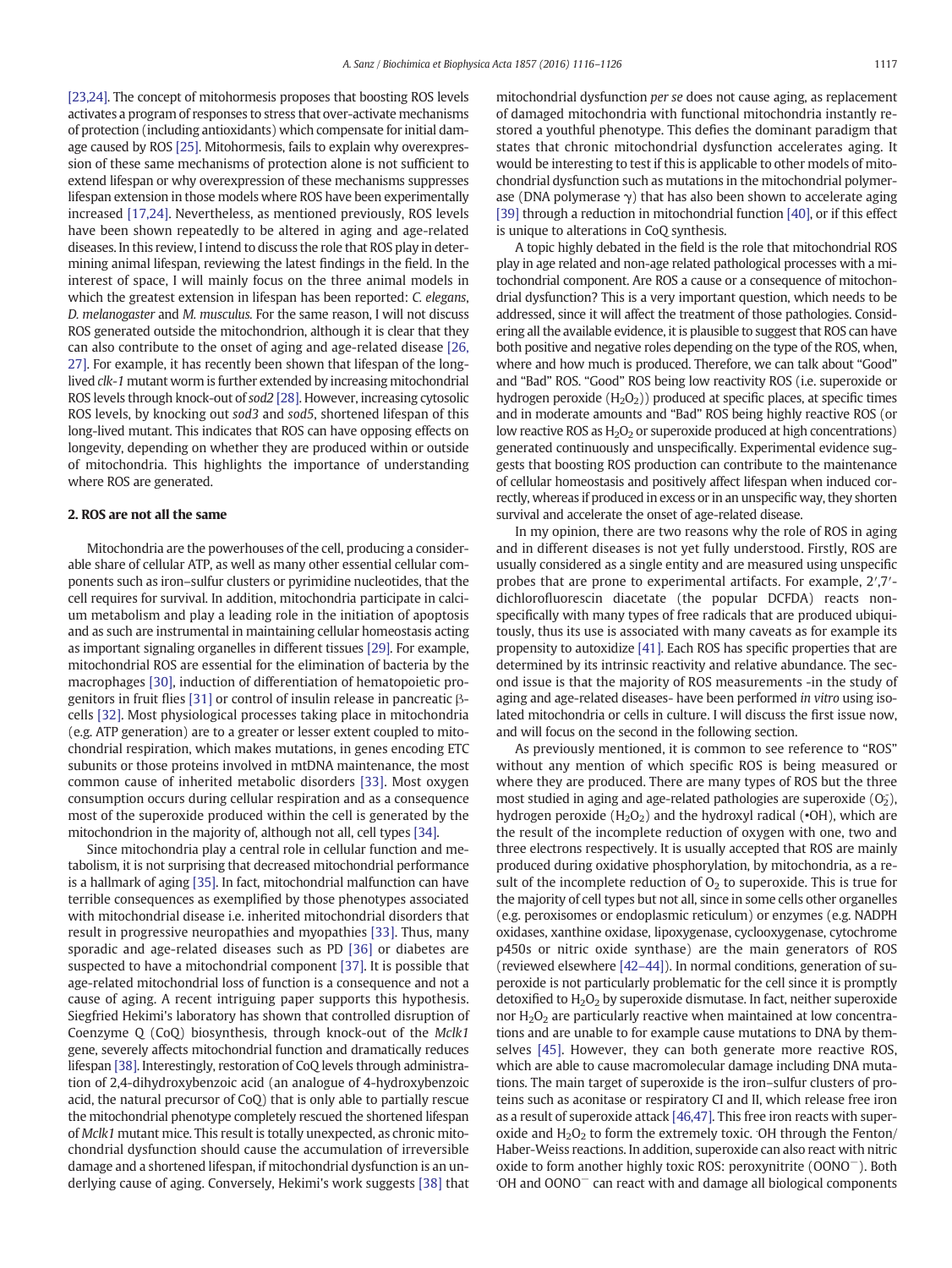of the cell [\[48\]](#page-8-0), and surprisingly there is no specific antioxidant system to detoxify them. This indicates that they are rarely produced under normal conditions or that evolution has not yet been able to come up with a system to neutralize them in an energy efficient manner. Mitochondrial  $H_2O_2$  is particularly important in cellular signaling due to its ability to selectively modify cysteine thiols (reviewed in [\[49\]](#page-8-0)). These kinds of modifications are reversible, although prolonged periods of high  $H_2O_2$  levels can provoke secondary and tertiary oxidative irreversible modifications. Catalases and peroxiredoxins convert  $H_2O_2$  into  $H_2O$ and  $O_2$ , and glutathione peroxidases use  $H_2O_2$  to convert glutathione into glutathione disulfide. Peroxiredoxins are preferential targets of  $H<sub>2</sub>O<sub>2</sub>$  and transduce the  $H<sub>2</sub>O<sub>2</sub>$  signal through both redox (via thiodisulfide) or non-redox (via protein–protein) interactions [\[50\]](#page-8-0). For example, metformin extends C. elegans' lifespan by a ROS mediated mechanism that requires PRDX-2 to transmit the signal from the mitochondria to the nucleus [\[51\]](#page-8-0). Antioxidant systems are usually able to keep oxidative stress under control in young/healthy cells and in normal conditions oxidation is maintained at safe levels. Based on experimental evidence (see below), we can consider superoxide and  $H_2O_2$ as "Good" ROS involved in cellular signaling and able to extend lifespan if boosted at the right place and time, whilst OH and OONO<sup>−</sup> are "Bad" ROS involved in oxidative damage. As I shall discuss, there are different ways to measure superoxide and  $H_2O_2$  ex vivo and in vivo, however measurement of highly reactive ROS is much more difficult due to their short half-life and to the best of my knowledge there is currently no reliable method to detect them in vivo.

#### 3. Problems measuring ROS: in vitro vs in vivo measurements

As mentioned previously, one of the biggest caveats associated with data supporting MFRTA is that they have been mainly obtained from in vitro experiments using isolated mitochondria. Such experiments are typically performed by feeding mitochondria with saturating concentrations of specific substrates in combination with inhibitors to help dissect the specific locations within ETC where ROS are produced. This approach provides a high resolution that allows precise identification of where ROS are generated, but the trade-off is a loss of physiological relevance resulting from the artificial conditions used, and therefore results obtained using this approach cannot be directly extrapolated to the in vivo situation. A non-exhaustive list of problems associated with experiments in isolated mitochondria includes (Fig. 1):

- (i) Mitochondria are exposed to oxygen levels that are 4–5 times higher than what they would experience in vivo.
- (ii) Mitochondria are isolated from their natural environment that includes close associations with the cytoskeleton and other

organelles (e.g. the endoplasmic reticulum) that contribute to the determination of mitochondrial morphology and the rate of respiration [\[52\]](#page-8-0), and therefore have a direct effect on ROS produced by ETC.

- (iii) Substrates and ADP are administered at saturating concentrations that would never be encountered in vivo.
- (iv) ROS are usually measured only during the artificial state 4 (without ADP) or more rarely state 3 (with ADP).
- (v) Most studies use either complex I- (e.g. pyruvate  $+$  malate) or IIlinked (e.g. succinate) substrates e.g. [\[53,54\],](#page-8-0) whereas in vivo electrons are fed simultaneously from several entry points including CI and II, but also glycerol-3-phosphate dehydrogenase or the electron transfer flavoprotein.
- (vi) Most studies only measure  $H_2O_2$  released from mitochondria, overlooking that superoxide is the main ROS generated by ETC in animals [\[55\]](#page-8-0) and that it is largely generated inside the mitochondrion by CI, CII and some Krebs cycle enzymes [\[56,57\].](#page-8-0) Measuring  $H_2O_2$  released from the mitochondrion as an indication of the superoxide produced by ETC is misleading since the activity of superoxide dismutase may influence the levels detected [\[58\].](#page-8-0) To clarify what happens in vivo with superoxide production, more studies specifically measuring mitochondrial superoxide are needed (see below).

A characteristic example of the problems referred to above is the conclusion, by some studies, that only CI produces fewer ROS in longlived species or individuals [\[59\].](#page-8-0) This conclusion is probably biased for two reasons. Firstly, in some of these reports differences are only observed when CI produces ROS working in reverse, so called "revere electron transport" [\[9,60\].](#page-7-0) Secondly, other ROS generators as for example complex II and III have been discarded as ROS generators relevant for longevity using concentrations of succinate that are 4–5 times higher than those used for pyruvate; these higher concentrations, much higher than in vivo, inhibit production of ROS by CII, compromising the physiological relevance of the results [\[61\]](#page-8-0). In fact based on my own experience at the bench, changes in the concentrations of substrates used to feed ETC can alter the conclusions of one specific study dramatically. RET was considered an in vitro artifact until recently when it was shown to be responsible for the damage caused by ROS during ischemia–reperfu-sion [\[62\].](#page-8-0) RET occurs as a consequence of the preferential use of FADH<sub>2</sub>linked substrates (i.e. succinate, glycerol 3-phosphate or fatty acids), which causes an over-reduction of the ubiquinone pool and generates thermodynamically favorable conditions for ubiquinol to transfer electrons to CI reducing  $NAD +$  to  $NADH$  [\[63\]](#page-8-0). During this process a considerable amount of superoxide is produced by CI. RET is abolished by depolarization (e.g. using uncouplers such as carbonyl cyanide-p-



Fig. 1. Problems associated with ROS measurements in isolated mitochondria: (i) non-physiological levels of oxygen, (ii) loss of cellular interactions, (iii) saturating concentrations of substrates and ADP, (iv) measurement of "artificial respiratory" states, (v) use of CI- or CII-linked substrates, (vi) detection of extra-mitochondrial H2O2.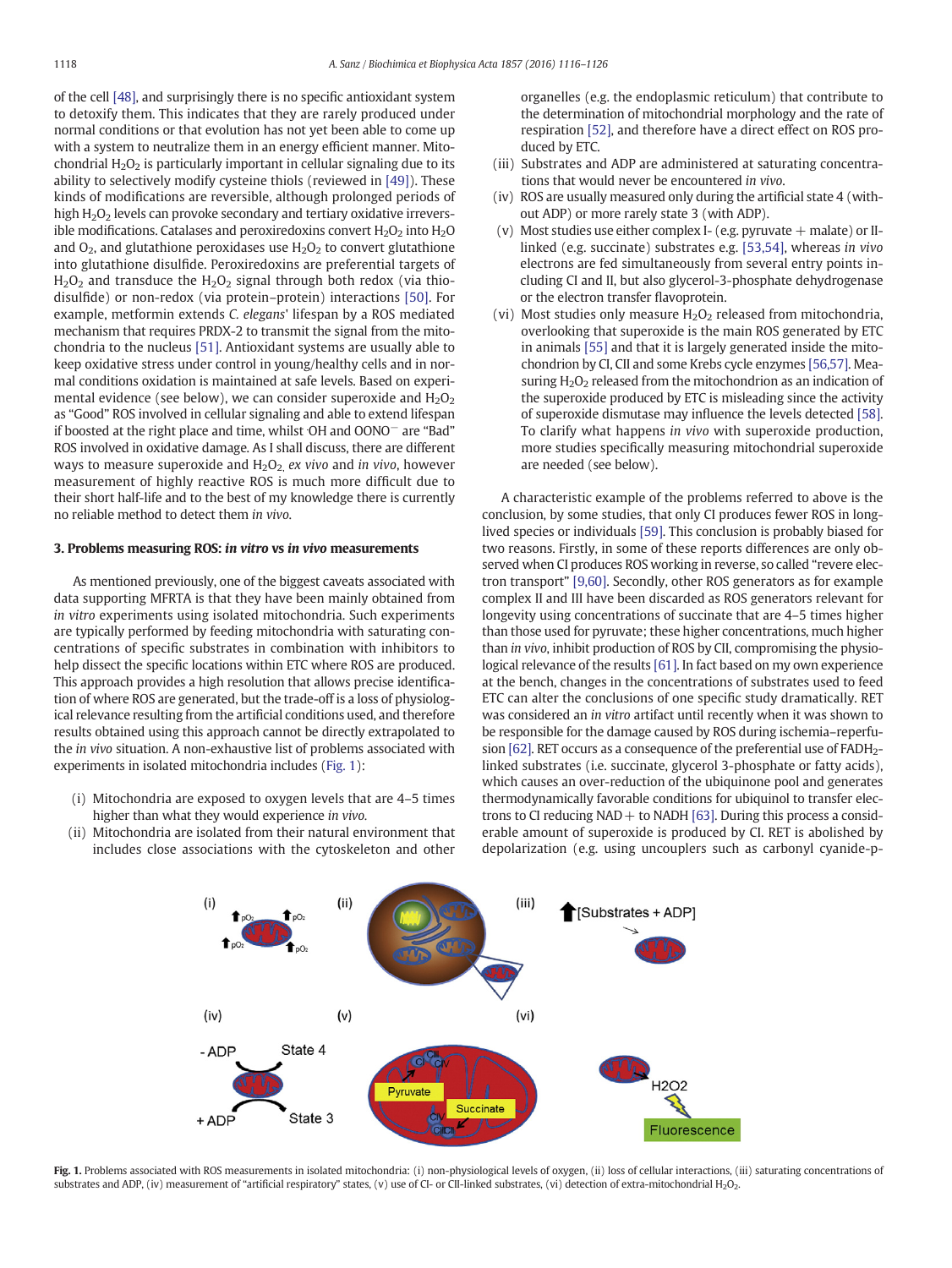trifluoromethoxyphenylhydrazone (FCCP)) or by CI Q-site inhibitors (e.g. rotenone) in vitro, and by inhibitors of CII (e.g. malonate) in vivo [\[62\]](#page-8-0). The role of RET in non-pathological conditions if any remains to be elucidated. In relation to this, it is worth noting that inhibition of CIII and IV or the action of CV working in reverse mode would generate the conditions for RET to occur in vivo [\[64\].](#page-8-0) In fact, ROS produced via RET have been proposed to be involved in cellular signaling and the activation of mechanisms of protection in response to stress [\[65\].](#page-8-0)

The use of cells instead of isolated mitochondria negates most (ii, iii, iv, v, vi), but not all (i) the problems outlined above and has other specific drawbacks. Cells are routinely grown under chronic hyperoxic conditions (i.e. 20%  $O_2$  levels) and in most studies, highly glycolytic transformed cells are used. Cells develop non-physiological adaptations when they are continuously cultured under these conditions that may compromise the physiological relevance of results obtained in vitro. Two examples related with aging and mitochondrial function perfectly illustrate this problem. Fibroblasts cultured under 20% oxygen levels rapidly develop a senescent phenotype characterized by the accumulation of transversions, a type of mutation that is characteristic of oxidative stress supporting a major role of ROS in this process [\[66\].](#page-8-0) However, if oxygen levels are reduced to 3% – closer to the physiological reality – neither senescence or transversions are observed [\[66\].](#page-8-0) Similarly, loss of mitochondrial membrane potential triggered by FCCP in cells overexpressing Parkin only induces mitophagy if they are cultured in a glucose-rich medium [\[67\]](#page-8-0). However, if cells are forced to use their mitochondria to obtain energy (replacing glucose by galactose), mitophagy does not occur due to a lack of activation of OMA1 and subsequent cleavage of L-OPA1 that prevents mitochondrial fission and therefore mitochondrial turnover. The fact that mitophagy triggered by FCCP only occurs under very restricted conditions in vitro (i.e. in cells overexpressing Parkin grown in a glucose-rich medium) demonstrates the limitation of this model, which is considered paradigmatic, to study mitochondrial turnover [\[67,68\]](#page-8-0) and may explain the lack of physiological effects of parkin knock-out in mouse models [\[69,70\].](#page-8-0) Using cells cultured in glucose-rich media and under hyperoxic conditions, some studies have discarded the role of ROS as inducers of cellular senescence [\[71\]](#page-8-0) or regulators of mitophagy [\[68\].](#page-8-0) While other studies, using similar growth conditions (i.e. a glucose-rich medium and 20% oxygen levels) but which control better antioxidant concentration in the media (i.e. avoiding excess of antioxidants that can interfere with ROS signaling) or use specific mitochondrial dyes for ROS measurements (e.g. MitoSOX to detect mitochondrial superoxide), have reported a major role of ROS in mitophagy and cellular senescence [\[72,73\]](#page-8-0).

This shows that experimental conditions clearly influence the output of the experiment, and remind us that in vitro experiments must be carefully interpreted and conclusions should not be immediately extrapolated to in vivo. Another good example of how problematic studying mitochondrial phenotypes using an in vitro approach can be is mitochondrial disease. It is not uncommon that fibroblasts from mitochondrial patients, diagnosed from muscle biopsies, do not display any mitochondrial alterations when cultured in vitro [\[74\]](#page-8-0). It is unclear whether this is caused by differences in the cell type or the conditions in which cells are cultured [\[74\]](#page-8-0), in any case, it further demonstrates that conclusions from in vitro studies should be made with caution. A solution in some cases has come from reprogramming those fibroblasts into neurons or myocytes, which partially recapitulate the phenotype observed in the patients and can help to clarify whether or not ROS are involved in mitochondrial disorders [\[75\]](#page-8-0).

#### 4. New approaches for measuring ROS

As a result of the problems referred to above, there have been continuous efforts to develop novel strategies to measure ROS in vivo. In many instances ROS levels are inferred indirectly from oxidative damage markers, which is far from optimal since the levels of oxidative damage depend not only upon ROS generation but also upon repair and turnover mechanisms. In addition, effects of ROS signaling on lifespan can be modulated without causing detectable oxidative damage. It is out of the scope of this review to discuss the technical details of different methods to measure ROS in vivo, and readers are referred to some excellent reviews, which have recently been published [\[41,76\]](#page-8-0). However, I will briefly discuss those approaches that have been used recently to study how mitochondrial ROS affect lifespan. The nature, the when and the where of ROS production is essential when selecting the most appropriate system of detection. The half-life of ROS ranges from nanoseconds to seconds depending on their reactivity and the abundance and existence of antioxidant systems targeted against them. For obvious reasons, fluorescent probes are usually chosen for in vivo measurements. The most frequently used probes are either small dyes or genetically encoded fluorescent protein reporters that unfortunately are prone to technical artifacts. As such, confirmation using alternative approaches like overexpression/knockdown of specific antioxidants is highly recommended [\(Fig. 2\)](#page-4-0).

Protein-based reporters such as reduction–oxidation circularly permuted Yellow Fluorescent Protein (cpYFP), Hydrogen Peroxide sensor (HyPer) or Green Fluorescent Protein (roGFP) have the advantage that they can be engineered to be expressed in a temporally and spatially controlled manner [\[76\]](#page-8-0). For example, they can be expressed exclusively in specific tissues or targeted to discreet organelles, which in the study of mtROS is a must have. cpYFP has been presented as a highly selective and sensitive superoxide detector [\[77\],](#page-8-0) however its ability to detect superoxide has recently come in to question as it has been claimed that it in fact detects changes in pH and not superoxide itself [\[78,79\].](#page-8-0) A modified version of cpYFP – Hyper – has been engineered to measure  $H_2O_2$ levels in vivo [\[80\]](#page-8-0). Hyper is a ratiometric fluorescent that consists of a cpYFP protein inserted into the regulatory domain of an Escherichia coli peroxide sensor oxyR. Using hyper, Ursula Jakob's lab has reported that peroxide levels are highest during development, decrease during adulthood and increase again at old ages [\[81\].](#page-8-0) Interestingly, in the same study, short-lived *daf-16* and long-lived *daf-2* mutants had more and less ROS respectively compared with controls. Unfortunately, the authors did not measure any markers of oxidative stress or investigate whether effects of ROS levels are mediated through signaling. Therefore it remains unclear if changes in ROS levels are merely correlative or if they may be able to explain differences in longevity. roGFPs are dualexcitation ratiometric probes that were originally developed to detect changes in the redox state of glutathione [\[82\]](#page-8-0), however they have been converted into probes for specifically detecting  $H_2O_2$  through fusion to the microbial  $H_2O_2$  sensor oxidant receptor peroxidase 1 (Orp1) [\[83\]](#page-8-0). Using this approach, the laboratories of Tobias Dick and Aurelio Teleman studied changes in mitochondrial and cytosolic  $H_2O_2$ levels during aging in specific fly tissues using both a mitochondriallyand a cytosolically-targeted versions of Orp1roGPF [\[84\].](#page-8-0) Although, they reported important differences between tissues (e.g. gut cells have higher levels of cytosolic  $H_2O_2$  than other cell types) and between different regions of the same tissue (e.g. they reported areas of both high and low ROS levels in fat body), they did not observe any significant increase in mitochondrial  $H_2O_2$  levels with age. However, only young flies (~21 days old) were used, preventing conclusions on increased ROS levels at later ages as other studies using alternative in vivo approaches (see work from Mike Murphy's lab below) have reported [\[85\].](#page-8-0)

Most of aforementioned approaches require the use of optically accessible systems, thus quantification can be difficult and detection of small differences between groups can be technically challenging. The use of liquid chromatography (LC) coupled to fluorescence, electrochemical or mass spectrophotometry (MS) can help to increase specificity and detection of smaller differences. The use of MS to detect superoxide has been applied using hydroethidine (HE) or its mitochondrially-targeted version Mito-HE popularly known as MitoSOX. The specificity of HE (and Mito-HE) is limited by the lack of specificity since HE can be oxidized by molecules other than superoxide. However, HE specifically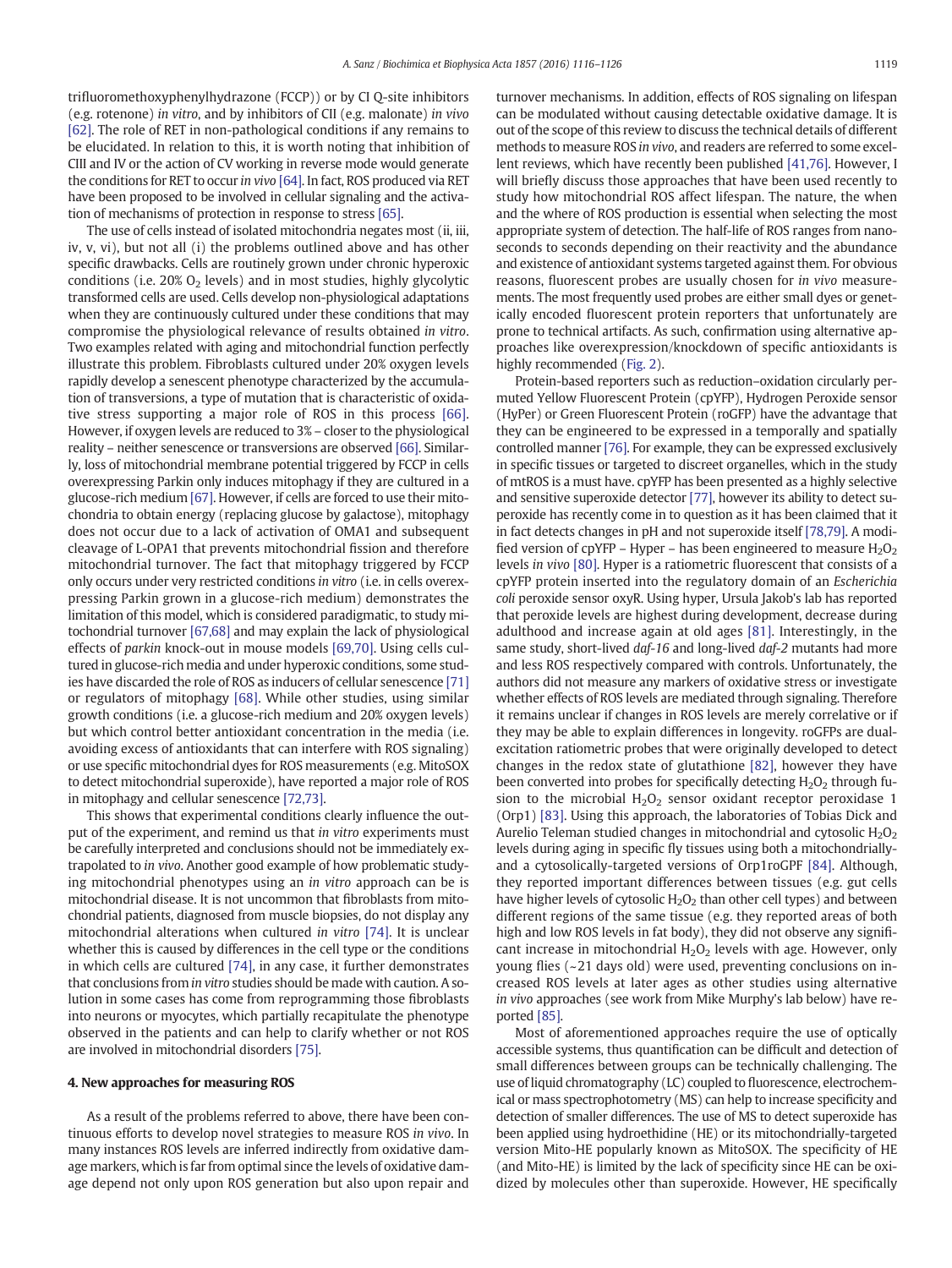<span id="page-4-0"></span>

Fig. 2. Four steps to validate the role of ROS in the aging process in vivo using the state-of-the art technology to measure ROS. Measurement of mitochondrial ROS levels in vivo is required to understand how ROS contribute to aging and age-related diseases. (i) Experimental animals can be injected or fed with small dyes or genetically encoded fluorescent proteins can be expressed both ubiquitously or in a tissue-specific manner. (ii) Small animals can be directly visualized under the microscope (e.g. worms) or tissues can be dissected (e.g. fly brain) allowing study of specific areas or cells using fluorescence reporters. Alternatively, superoxide (using e.g. MitoSOX) or H<sub>2</sub>O<sub>2</sub> (using e.g. MitoB) can be extracted from cell or tissue homogenates and quantified using Mass spectrophotometry analysis. (iii) Lifespan is then studied using appropriate controls. (iv) Finally, conclusions can be validated by feeding animals with specific antioxidants (e.g. mitoQ) or through overexpressing/depleting endogenous enzymes.

reacts with superoxide to form 2-hydroxyethidium [\[86\]](#page-8-0) this is difficult to detect specifically using fluorescence microscopy, but is clearly identified by separating the different oxidation products of HE by LC and then detecting 2-hydroyethidium using a, for example, fluorescence detector [\[86\].](#page-8-0) To the best of my knowledge no one has studied superoxide levels during aging measuring MitoSOX coupled to fluorescence or more sensitive MS detection. A similar approach has been developed by Mike Murphy's laboratory to detect mitochondrial  $H_2O_2$  using the radiometric system mitoB/mitoP that controls for artificial oxidation of the probe, variations in its absorption and accumulation in the mitochondrion [\[85\].](#page-8-0) Using mitoB/mitoP, a significant increase in the levels of mitochondrial  $H_2O_2$  has been described in vivo during aging, however no correlation between mitochondrial  $H_2O_2$  levels and lifespan was found in this study [\[85\]](#page-8-0). MitoB/MitoP relies on mass spectrophotometry technology for its detection, which makes the method necessarily invasive since it requires the use of tissues or cell homogenates, making it difficult to differentiate between different cell types and impossible to discern whether distinct mitochondria within the same cell produce different ROS, thus it also complicates the establishment of whether differences in ROS levels are caused by mitochondria which produce more ROS or by an increase in the number of mitochondria. In order to estimate whether differences in ROS levels are caused by changes in number of mitochondria vs mitochondria which are producing more ROS, it is possible to normalize results using classical methods to measure mitochondrial density such as citrate synthase measurements or estimation of mtDNA copy number [\[87\]](#page-8-0). For obvious reasons, it is important to understand if changes in ROS levels are caused by more or less mitochondria in order to design strategies that impact ROS levels and can alter lifespan.

#### 5. Is where ROS are produced important?

Another major problem when studying the role of ROS in aging is the lack of resolution of in vivo measurements when compared with measurements in isolated mitochondria. Presently, it is virtually impossible to identify which specific respiratory complex or mitochondrial enzyme is producing ROS. As I mentioned previously, in vitro studies have singled out CI as the location where ROS most important for aging are produced [\[59\]](#page-8-0). An interesting proteomic study from Ulrich Brandt's laboratory which studied changes in the redox state of mitochondrial cysteines in response to changes in ROS levels showed that where (i.e. at which respiratory complex ROS are produced) is as important as the amount of ROS produced in determining if a specific cysteine will be oxidized or reduced [\[88\]](#page-8-0). For example, ROS produced by CI only affected the redox state of proteins located within the matrix, indicating that direct targets of CI action can be found in this compartment. Surprisingly, whether some proteins were affected depended on whether CI produced ROS in the forward (e.g. ATP synthase subunit d) or reverse direction (e.g. Succinate dehydrogenase [ubiquinone] flavoprotein subunit), suggesting that depending on how ROS are generated also informs how they alter individual proteins. Similarly, exposure to paraquat or knock-down of Sod2 increases superoxide levels and dramatically shortens Drosophila lifespan [\[89\]](#page-8-0). However, only paraquat causes a significant increase in protein carbonylation, indicating that the reduction in survival in Sod2 mutants could be related more with Sod2 acting as a signaling transducer than as an antioxidant protecting against oxidative damage.

Brandt's study is subject to all the caveats of experiments performed using isolated mitochondria (see before), but it also highlights the need to increase the resolution of in vivo ROS measurements if we want to identify selective targets that are important for aging or age-related diseases. For example, the activity of DJ-1 depends on the oxidation state of a single cysteine [\[90\]](#page-9-0), and mutations in this gene have been found in familial Parkinson's disease patients [\[91\].](#page-9-0) In order to identify how DJ-1 is aberrant in the pathological situation we must identify where and how the ROS that modify the redox state of DJ-1 are generated i.e. we need to increase the resolution of in vivo ROS measurements. In flies and worms "resolution" can be increased by feeding animals with specific inhibitors of ETC complexes and/or by altering electron flow using genetic approaches (e.g. RNA interference (RNAi) or CRISPR/Cas9) [\[92\]](#page-9-0) and then studying the changes in ROS using in vivo fluorescent reporters like those described in the previous section.

ROS are now recognized as essential cellular messengers, like other well-known messengers such as NO,  $Ca^{2+}$ , cAMP or IP3 [\[93\].](#page-9-0) Since ROS are important contributors to redox homeostasis, it has been proposed that aging is a consequence of a pro-oxidizing shift in the redox state of cells that could affect signal transduction and gene regulation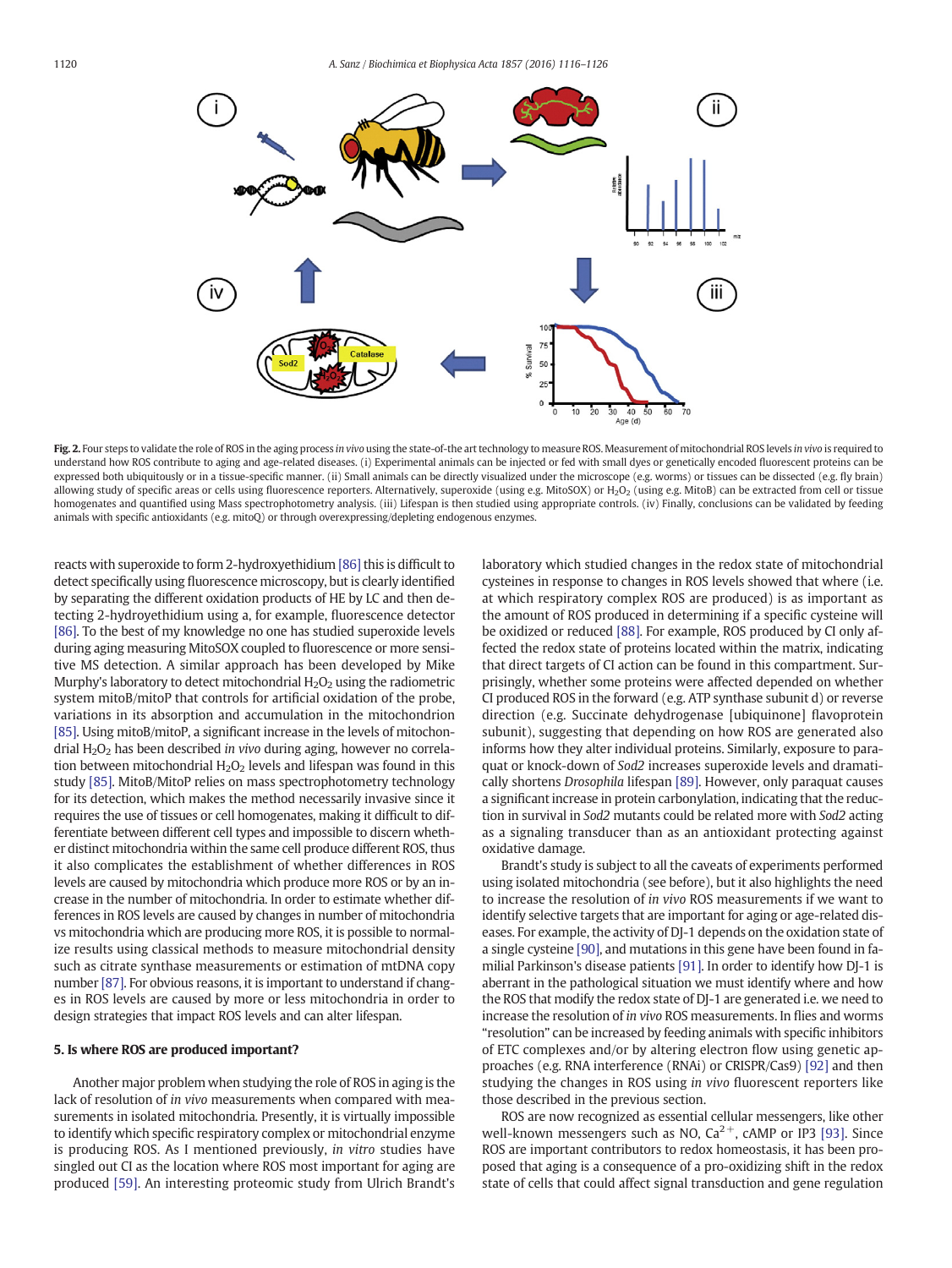[\[94,95\]](#page-9-0). The increase in ROS produced during aging would contribute to altered redox signaling causing a deregulation of redox regulated proteins and feedback systems; however it is unclear how the increase in ROS would occur. It is possible that the increase in ROS is a consequence and not a cause of aging. From this point of view, ROS production could have an adaptive function that is important in order to maintain homeostasis and as such, prevention or suppression of ROS production could have unwanted side effects. "The redox stress hypothesis of ageing" [\[94\]](#page-9-0) is supported by a redox change to a more pro-oxidative state of both glutathione and NADPH during aging [\[96,97\]](#page-9-0). Accordingly, overexpression of enzymes that maintain a high GSH:GSSG or NADPH:NADP $+$ ratio extend lifespan in fruit flies [\[98,99\]](#page-9-0). However, during aging, the ratio NAD+:NADH seems to change in the opposite direction (i.e. to a more reductive state) due to a decline in steady-state  $NAD +$  levels that negatively impacts on the activity of Sirt1 [\[100\]](#page-9-0) and mitochondrial function [\[101\]](#page-9-0). This indicates that changes in redox state to a more reductive state can also cause age-related physiological alterations.

As I discussed earlier, ROS are quite reactive and short-lived, therefore they can exert effects close to their site of generation. Redoxsensitive proteins located at these locations are the most probable candidates in the coordination of ROS signaling. The increase in ROS observed during aging has the potential to disturb this signaling, especially if it is produced ubiquitously and not by specific enzymes (e.g. CI) as seems to be the case in young individuals [\[102\].](#page-9-0) According to Brandt's work [\[88\]](#page-8-0) a change in the location of ROS production would significantly alter cellular signaling as predicted by the redox stress hypothesis of aging [\[94\]](#page-9-0) contributing to the loss of cellular homeostasis. Several laboratories have initiated a pursuit of the network of proteins implicated in the alteration of redox signaling during aging but there are as yet no conclusive results. An in vivo redox proteomic study detected a decrease in the ability to confront redox stress in the muscle of old rats [\[103\],](#page-9-0) however these results were not replicated in fruit flies where no significant change in the redox state of cysteines was observed during aging [\[104\].](#page-9-0) The former approach has the disadvantage that it fails to detect proteins of low abundance that may have a prominent role in redox regulation. Thus, it has only been applied to cell homogenates and so cell- or even organelle-specific changes may remain undetected using this approach. Therefore, we will need to wait until redox proteomic techniques have been improved in order to make definitive conclusions.

Finally, Brandt's study provides evidence that not only where but also how ROS are produced is important when considering downstream effects. From this point of view, the role of the supercomplexes in ROS production should thoughtfully be taken into account. Growing evidence indicates that respiratory complexes are organized into supercomplexes [\[105\]](#page-9-0). It has been proposed that supercomplexes contribute to optimize electron transfer [\[105\]](#page-9-0), through changes in the organization of ETC in response to a whole range of metabolic signals including variations in oxygen levels, substrate supply or calcium [\[106\].](#page-9-0) Accordingly ROS production varies depending on how the respiratory complexes are organized [\[107\]](#page-9-0), and through feedback mechanisms ROS contribute to fine-tune the organization of ETC [\[108\]](#page-9-0). Two manuscripts reported a reduction in the amount and organization of the mitochondrial supercomplexes during aging in rat heart [\[109\]](#page-9-0) and brain cortex [\[110\]](#page-9-0). These changes may affect how and where ROS are produced and may contribute to changes in redox signaling reported during aging [\[90,110\].](#page-9-0) In conclusion, strategies that aim to alter lifespan through changes in mitochondrial ROS levels must consider whether and how these strategies will affect organization of the supercomplexes. Moreover, strategies that alter mitochondrial supercomplexes with and without altering total ROS levels could be more efficient in altering lifespan than unspecific strategies that affect the total amount of ROS. A handful of targets that do affect the organization of supercomplexes and are susceptible to genetic or pharmacological treatment have been reported [\[106,108\]](#page-9-0) so it would be interesting to study how modification of the levels of these proteins affects ROS levels and if this has an effect on lifespan.

#### 6. Do changes in ROS production modulate longevity in animals?

Since the discovery of superoxide dismutase by McCord and Fridovich in 1969 [\[111\]](#page-9-0) ROS have been proposed as the primary cause of many different degenerative diseases [\[112\].](#page-9-0) Indeed, an imbalance of ROS levels and the presence of markers of oxidative stress is a hallmark in multiple diseases (reviewed in [\[113](#page-9-0)–119]). Interestingly, as I mentioned previously reductive stress can also lead to pathology [\[120\],](#page-9-0) suggesting that redox alterations can also underlie aging and age-related diseases independently of structural damage caused by ROS [\[94,95\]](#page-9-0). Despite thousands of published studies, implicating ROS in many diseases it is still unclear if ROS are a cause, a consequence or both. Moreover, there is no clear mechanism by which ROS are pathological (i.e. oxidative stress, changes in redox signaling, both or other unknown mechanism(s)). Excessive ROS levels have been associated with deleterious effects on health and lifespan. For example, feeding experimental animals with poisons that block ETC and increase ROS levels (e.g. paraquat or rotenone) causes the death of experimental animals in minutes or hours [\[121\]](#page-9-0), this phenotype is partially rescued by the administration of antioxidants [\[122,123\]](#page-9-0). The former indicates that part of the effect is due to ROS accumulation. Similarly, prevention of the surge in ROS produced after ischemia and during reperfusion protects the heart against apoptotic and necrotic cell death [\[62\]](#page-8-0). Similarly mutations in key antioxidants genes such as Sod2 dramatically shorten lifespan in the fly and mouse although intriguingly not in the worm [\[16,21,124\].](#page-7-0) This highlights an important difference between worms and other model organisms that should be taken into consideration in longevity research and other fields focused on mitochondrial biology. Surprisingly, no one seems to have noted the importance of understanding how worms are resistant to levels of superoxide that are lethal in other animal species, understanding how this is mediated may help to prevent, for example, the consequences of excessive ROS during ischemia–reperfusion [\[62\].](#page-8-0)

If the contribution of ROS to the onset of several different diseases (e.g. cancer and diabetes) is clear [\[125\]](#page-9-0), their role in the progression of normal aging is controversial. For example, it is well known but still surprising that low doses of paraquat, rotenone or piercidine A extend C. elegans lifespan via increased ROS levels [\[17,126\]](#page-7-0). Similarly, metformin blocks CI and extends lifespan through a ROS mediated mechanism [\[51\]](#page-8-0). However, this seems to be something specific to C. elegans since feeding metabolic poisons has not been reported to extend lifespan in other model organisms [\[127,128\]](#page-9-0), and metformin does not increase longevity in fruit flies either [\[129\]](#page-9-0). Of course, it is possible that no effect has been found because the right doses have not been used, as most published studies in mice or flies use rotenone to induce a Parkinson's like phenotype and not to extend lifespan [\[130\]](#page-9-0). Another substantial difference between worms, flies or mice is how mitochondrial dysfunction alters lifespan. In worms, there is a narrow temporal window where induction of mitochondrial dysfunction is effective in extending lifespan [\[23,131\].](#page-7-0) Mitochondrial function may be interrupted during development to efficiently extend lifespan in C. elegans [\[131\]](#page-9-0), thus both mutations and gene knock-down extend lifespan to a similar extent but not through the same mechanisms [\[23\].](#page-7-0) In flies, mutations in or strong depletion of ETC components using RNAi dramatically shortens fly lifespan [\[24,132](#page-7-0)–134], whilst mild knock-down of ETC subunits has a positive effect on longevity [\[24,92\].](#page-7-0) However, and in contrast to what occurs in worms, knock-down must be induced both during development and adulthood in order to extend fly lifespan [\[92,135\].](#page-9-0) These differences indicate separate downstream mechanisms that should be carefully considered before planning to translate these strategies into mammalian models or human beings. Interestingly, and as mentioned previously, although mutations and knock-down of specific ETC subunits extend lifespan in worms, they do by distinct mechanisms [\[23\]](#page-7-0). Mutations in ETC subunits extend lifespan in worms by increasing mitochondrial ROS levels, since administration of antioxidants suppresses the positive effect on lifespan [\[17\],](#page-7-0) whereas how lifespan is extended by knocking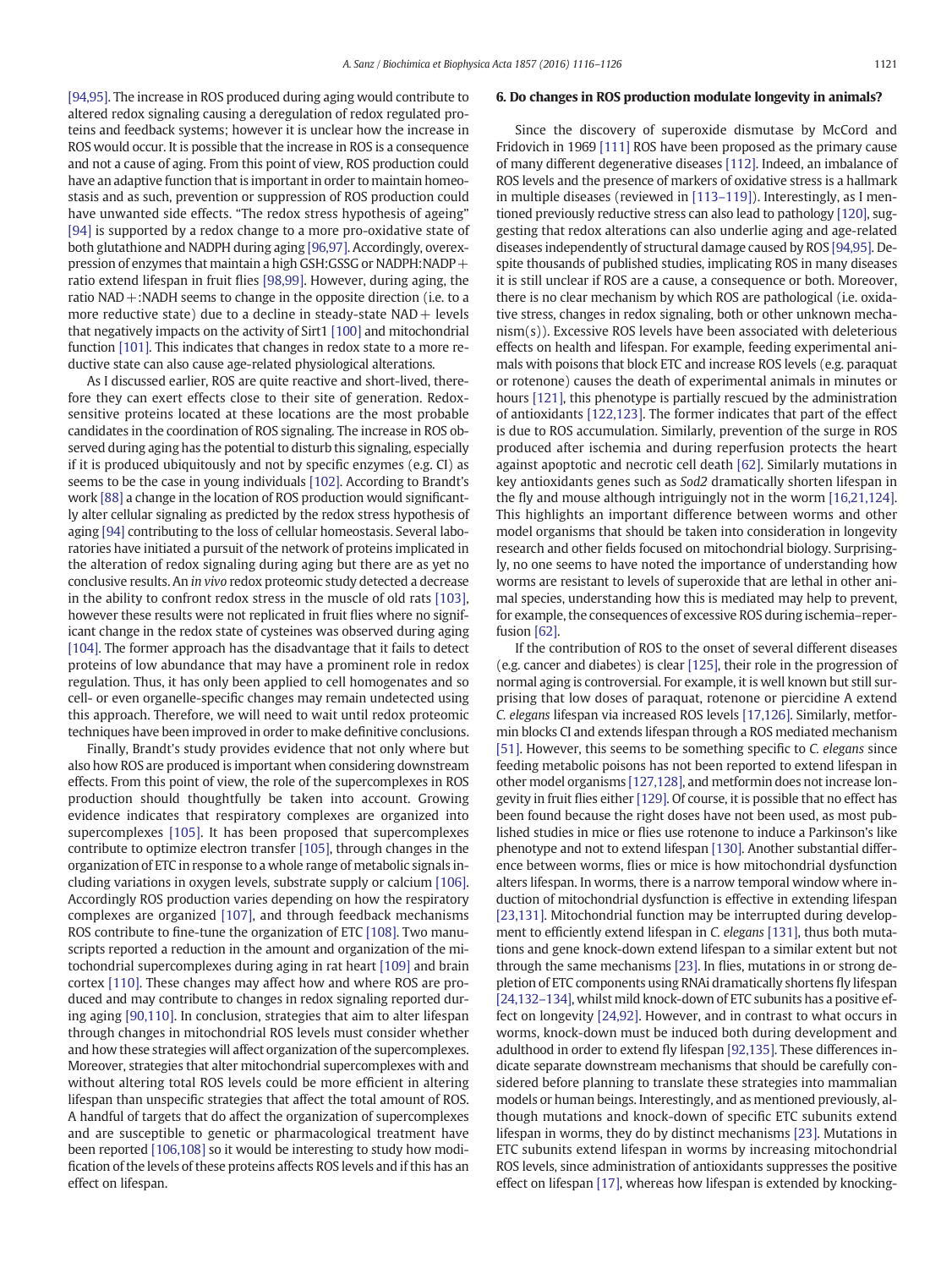<span id="page-6-0"></span>down of ETC subunits remains to be elucidated. It has been proposed that knock-down of ETC subunits or other mitochondrial proteins causes the accumulation of free subunits, which provokes the induction of the mitochondrial unfolded protein response (mtUPR) that would account for the extension in lifespan [\[24,136\].](#page-7-0) This seems to be the case at least for mitochondrial ribosomal proteins, whose knock-down results in an imbalance between nuclear and mitochondrial subunits that activates mtUPR and is instrumental for the extension of lifespan in C. elegans [\[136,137\]](#page-9-0). A recent study, however, shows that induction of mtUPR is not necessary (in models of mitochondrial dysfunction) or sufficient to extend lifespan [\[138\]](#page-9-0). Activation of mtUPR has been described as ROS-independent in worms [\[136\]](#page-9-0) but ROS-dependent in flies [\[24\].](#page-7-0) In fact, in fruit flies only knock-down of ETC CI subunits that increase ROS levels and induce mtUPR is able to prolong lifespan [\[24\].](#page-7-0) To the best of my knowledge only deletion of the CIV assembly factor, Surf1, and heterozygous mutations in MCLK1 -implicated in the synthesis of ubiquinone- extends lifespan in mice [\[139,140\].](#page-9-0) As in flies, the general rule is that mutations in ETC subunits or essential mitochondrial genes are developmentally lethal or dramatically shorten lifespan in mammals [\[39,141,142\].](#page-8-0) Extension of lifespan resulting from mutations in genes involved in mitochondrial respiration have been reported to increase ROS levels (MCLK1) [\[143\]](#page-10-0) but also leave them unchanged (Surf1) [\[144\]](#page-10-0). Unfortunately experiments increasing or decreasing antioxidants have not been performed in these mice, and so no definitive conclusion about the effects of ROS on lifespan can be formulated yet.

In worms, lifespan extension elicited by paraquat is potentiated in a Sod2 depleted background indicating that superoxide is the ROS responsible for lifespan extension [\[17\].](#page-7-0) However, in fruit flies where boosting of ROS levels also extends lifespan, it seems that  $H_2O_2$  and not superoxide is the ROS responsible. For instance, overexpression of Sod1 and Sod2, mutations in dj-1 $\beta$  that increase mitochondrial H<sub>2</sub>O<sub>2</sub> or feeding flies with  $H_2O_2$  supplemented food have all been reported to extend lifespan in flies [\[145](#page-10-0)–148]. Similarly, the extension of lifespan associated with knock-down of CI, which is ROS-dependent, is supressed by overexpression of catalase or glutathione peroxidase [\[24\]](#page-7-0). However, some of these results are not always consistent, some reports do not observe ex-tension in lifespan with overexpression of Sod1 or Sod2 [\[149,150\]](#page-10-0) and a shortening of lifespan has been reported in dj-1β mutants [\[151\]](#page-10-0). A couple of studies from the laboratory of David Gems found that overexpression of Sod1 prolongs lifespan in worms but increases  $H_2O_2$  and levels of oxidative damage [\[152,153\].](#page-10-0) However, the deletion of all superoxide dismutase genes, which should impact on the levels of  $H_2O_2$  [\[154\]](#page-10-0), did not affect lifespan [\[21\],](#page-7-0) indicating that the role of  $H_2O_2$  on lifespan in C. elegans is complex. In mice, catalase has been reported to extend lifespan when specifically targeted to the mitochondrion [\[155\],](#page-10-0) however these results have not yet been repeated independently and the lab that generated the transgenic mouse has acknowledged its own difficulties in repeating the results [\[156\].](#page-10-0) In flies, by contrast, ectopic expression of catalase in the mitochondrion shortens Drosophila lifespan [\[149\],](#page-10-0) indicating that reducing mitochondrial  $H_2O_2$  can be deleterious for survival. Interestingly, a decrease in the levels of different peroxiredoxins is associated with shorter lifespan in worms, flies and mice [\[157](#page-10-0)–159], whilst boosting peroxiredoxin levels has been associated with an extension of lifespan in flies [\[158,160\]](#page-10-0). It may seem paradoxical that overexpression of peroxiredoxins and ectopic expression of catalase have opposing effects on lifespan. However, some in vitro studies indicate that catalase is much more effective than several peroxiredoxins at detoxifying  $H_2O_2$  [\[161\].](#page-10-0) Targeting expression of catalase to the mitochondrion may cause a much more important reduction in  $H_2O_2$  than overexpression of peroxiredoxins 3 and 5 and affect signaling without offering further protection against oxidative stress. This would fit with a model where  $H_2O_2$  levels need to be maintained within a certain range: excessive mitochondrial  $H_2O_2$  would cause oxidative damage (by generation of. OH), and very low levels would interrupt signaling affecting inter-organelle communication. It would be interesting to test this model in vivo using the powerful genetic tools available in flies and worms combined with the latest technology to measure ROS and oxidative damage ([Fig. 2](#page-4-0)).

Lifespan studies in flies and worms are affected by diet and genetic background [\[162\]](#page-10-0), so it is possible that ROS extends lifespan in certain conditions but not in others. Similarly, differences could be related to the nature of expression i.e. where and when the transgene that alters ROS levels is expressed [\[163\].](#page-10-0) This indicates that ROS probably regulates lifespan through signaling, and not through the generation of oxidative

| Confirmed lifespan<br>extension caused by<br>boosting ROS in<br>animals |                                                                            |                                                          |                           |
|-------------------------------------------------------------------------|----------------------------------------------------------------------------|----------------------------------------------------------|---------------------------|
|                                                                         | Rotenone<br><b>Piercidine A</b><br>Antimycin A<br><b>Metformin</b><br>MPP+ | None reported                                            | None reported             |
|                                                                         | <b>Mutations in CI and CIII</b><br>subunits<br><b>Mutations in Sod2</b>    | Knock-down of CI<br>subunits<br>Mutations in $DJ1-\beta$ | <b>Mutations in MCLK1</b> |
|                                                                         | Overexpression of<br>Sod1                                                  | <b>Overexpression of</b><br>Sod1 and Sod2                | None reported             |
| $O_2$ / $H_2O_2$                                                        |                                                                            | ${\sf H}_2{\sf U}_2$                                     |                           |

Fig. 3. Summary of the genetic and pharmacological approaches that extend lifespan in animals through a ROS mediated mechanism. Feeding metabolic poisons (e.g. rotenone or paraquat) or mutating ETC subunits that increase superoxide levels extends lifespan in worms. In flies knock-down of CI subunits, mutations in DJ-1β or overexpression in Sod1 and Sod2 increase H<sub>2</sub>O<sub>2</sub> levels and extends lifespan. Although mutations in MCLK1 in mice increase ROS levels, there is no definitive evidence that boosting ROS extends lifespan in mammals.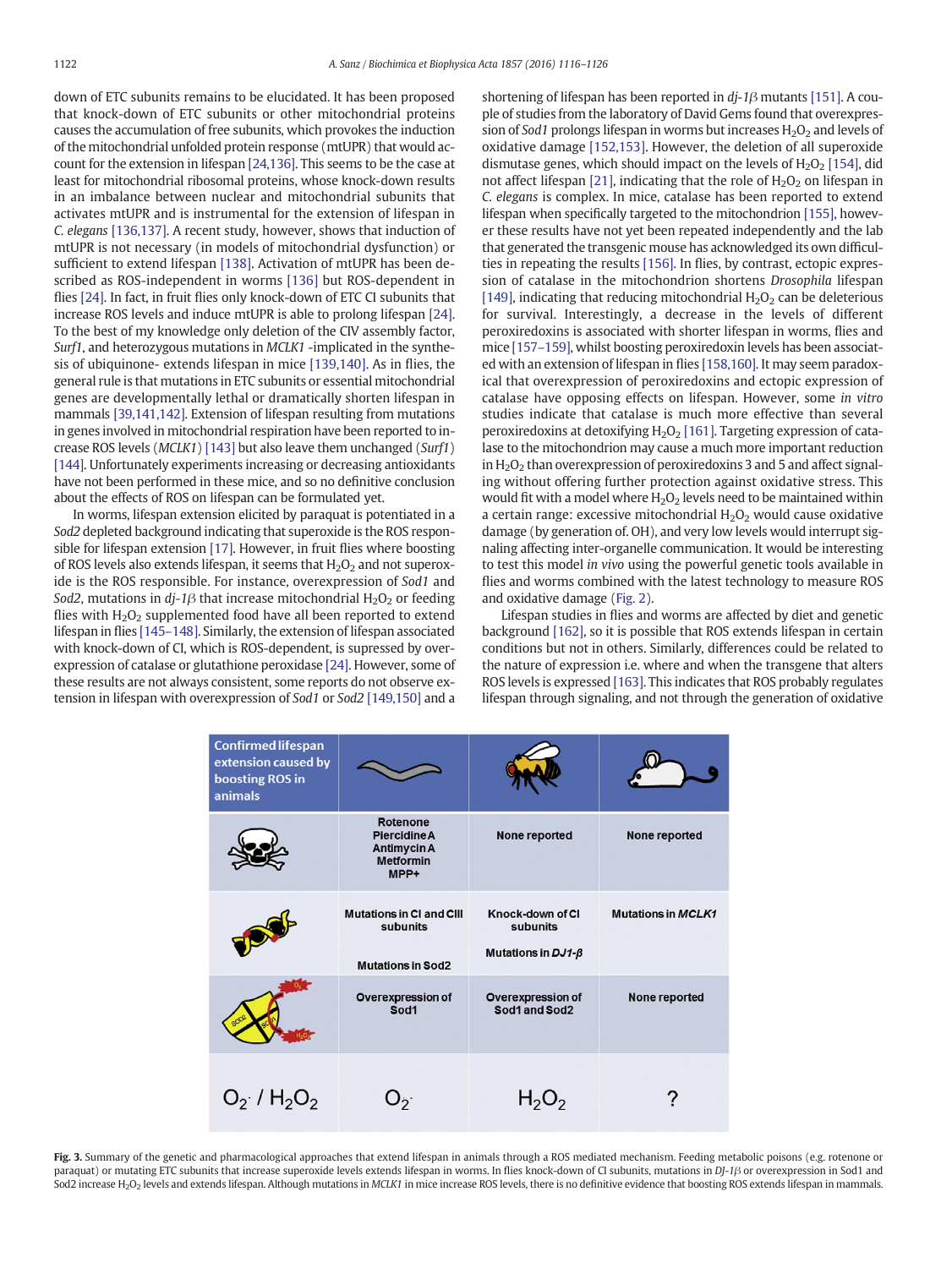<span id="page-7-0"></span>damage, since the positive or negative role of ROS as signaling molecules should depend on the interaction with the environment and the system of expression, whilst if they are causing oxidative damage the effect should be unchanged i.e. negative when oxidative stress is increased and positive when it is attenuated. Unfortunately, almost none of the studies mentioned in this section take advantage of the new techniques previously described to measure ROS in vivo. However, an important technical advantage has been introduced in lower organisms, which is that conclusions from most experiments are now being validated by genetic and pharmacological approaches that for example alter antioxidant levels e.g. [24] and [17] ([Fig. 2](#page-4-0)).

### 7. Conclusions

Presently, we can conclude that mitochondria play an important role in the onset of aging and age-related diseases. However, if mitochondrial deterioration is a cause or a consequence of the aging process remains unresolved. The role of mitochondrial ROS is still controversial, with old data supporting MFRTA and new data challenging MFRTA and indicating that ROS can extend lifespan, at least in lower organisms such as worms or flies ([Fig. 3\)](#page-6-0). Superoxide seems to be the key ROS that extends lifespan in worms, whereas  $H_2O_2$  seems to play this role in flies, conclusions in mice will have to wait for more mechanistic studies ([Fig. 3\)](#page-6-0). Future work should address which cells and cellular compartments are most important in generating ROS and how, when and where ROS are generated affects lifespan and/or age-related diseases. The new techniques to measure ROS in vivo that are already available and those that are on their way, combined with the state-of-art technology to edit the genome will undoubtedly help to achieve this objective.

#### Transparency document

The [Transparency document](http://dx.doi.org/10.1016/j.bbabio.2016.03.018) associated with this article can be found in the online version.

#### Acknowledgments

I thank the European Research Council (ComplexI&Ageing No 260632) and the BBSRC (BB/M023311/1) for supporting my research that is partially summarized in this review, and the past and present members of my laboratory especially Filippo Scialo, Rhoda Stefanatos and Ashwin Sriram for their helpful discussion and their hard work. I would also like to thank Dr. Stefanatos for her assistance in editing the manuscript.

#### References

- [1] [D. Harman, Aging: a theory based on free radical and radiation chemistry, J.](http://refhub.elsevier.com/S0005-2728(16)30065-2/rf0005) [Gerontol. 11 \(1956\) 298](http://refhub.elsevier.com/S0005-2728(16)30065-2/rf0005)–300.
- [2] [D. Harman, The biologic clock: the mitochondria? J. Am. Geriatr. Soc. 20 \(1972\)](http://refhub.elsevier.com/S0005-2728(16)30065-2/rf0010) 145–[147.](http://refhub.elsevier.com/S0005-2728(16)30065-2/rf0010)
- [3] [M.J. Forster, A. Dubey, K.M. Dawson, W.A. Stutts, H. Lal, R.S. Sohal, Age-related](http://refhub.elsevier.com/S0005-2728(16)30065-2/rf0015) [losses of cognitive function and motor skills in mice are associated with oxidative](http://refhub.elsevier.com/S0005-2728(16)30065-2/rf0015) [protein damage in the brain, Proc. Natl. Acad. Sci. U. S. A. 93 \(1996\) 4765](http://refhub.elsevier.com/S0005-2728(16)30065-2/rf0015)–4769.
- [4] [K.B. Choksi, J.E. Nuss, J.H. Deford, J. Papaconstantinou, Age-related alterations in ox](http://refhub.elsevier.com/S0005-2728(16)30065-2/rf0020)[idatively damaged proteins of mouse skeletal muscle mitochondrial electron trans](http://refhub.elsevier.com/S0005-2728(16)30065-2/rf0020)[port chain complexes, Free Radic. Biol. Med. 45 \(2008\) 826](http://refhub.elsevier.com/S0005-2728(16)30065-2/rf0020)–838.
- [5] [W. Gan, B. Nie, F. Shi, X.M. Xu, J.C. Qian, Y. Takagi, H. Hayakawa, M. Sekiguchi, J.P.](http://refhub.elsevier.com/S0005-2728(16)30065-2/rf0025) [Cai, Age-dependent increases in the oxidative damage of DNA, RNA, and their me](http://refhub.elsevier.com/S0005-2728(16)30065-2/rf0025)[tabolites in normal and senescence-accelerated mice analyzed by LC](http://refhub.elsevier.com/S0005-2728(16)30065-2/rf0025)–MS/MS: [urinary 8-oxoguanosine as a novel biomarker of aging, Free Radic. Biol. Med. 52](http://refhub.elsevier.com/S0005-2728(16)30065-2/rf0025) [\(2012\) 1700](http://refhub.elsevier.com/S0005-2728(16)30065-2/rf0025)–1707.
- [6] [D. Toroser, W.C. Orr, R.S. Sohal, Carbonylation of mitochondrial proteins in](http://refhub.elsevier.com/S0005-2728(16)30065-2/rf0030) Drosophila melanogaster [during aging, Biochem. Biophys. Res. Commun. 363 \(2007\)](http://refhub.elsevier.com/S0005-2728(16)30065-2/rf0030) 418–[424.](http://refhub.elsevier.com/S0005-2728(16)30065-2/rf0030)
- [7] [H.H. Ku, R.S. Sohal, Comparison of mitochondrial pro-oxidant generation and anti](http://refhub.elsevier.com/S0005-2728(16)30065-2/rf0035)[oxidant defenses between rat and pigeon: possible basis of variation in longevity](http://refhub.elsevier.com/S0005-2728(16)30065-2/rf0035) [and metabolic potential, Mech. Ageing Dev. 72 \(1993\) 67](http://refhub.elsevier.com/S0005-2728(16)30065-2/rf0035)–76.
- [8] [G. Barja, S. Cadenas, C. Rojas, R. Perez-Campo, M. Lopez-Torres, Low mitochondrial](http://refhub.elsevier.com/S0005-2728(16)30065-2/rf0040) free radical production per unit  $O<sub>2</sub>$  [consumption can explain the simultaneous](http://refhub.elsevier.com/S0005-2728(16)30065-2/rf0040)

[presence of high longevity and high aerobic metabolic rate in birds, Free Radic.](http://refhub.elsevier.com/S0005-2728(16)30065-2/rf0040) [Res. 21 \(1994\) 317](http://refhub.elsevier.com/S0005-2728(16)30065-2/rf0040)–327.

- [9] [A.J. Lambert, H.M. Boysen, J.A. Buckingham, T. Yang, A. Podlutsky, S.N. Austad, T.H.](http://refhub.elsevier.com/S0005-2728(16)30065-2/rf0045) [Kunz, R. Buffenstein, M.D. Brand, Low rates of hydrogen peroxide production by](http://refhub.elsevier.com/S0005-2728(16)30065-2/rf0045) [isolated heart mitochondria associate with long maximum lifespan in vertebrate](http://refhub.elsevier.com/S0005-2728(16)30065-2/rf0045) [homeotherms, Aging Cell 6 \(2007\) 607](http://refhub.elsevier.com/S0005-2728(16)30065-2/rf0045)–618.
- [10] [X. Qiu, K. Brown, M.D. Hirschey, E. Verdin, D. Chen, Calorie restriction reduces ox](http://refhub.elsevier.com/S0005-2728(16)30065-2/rf0050)[idative stress by SIRT3-mediated SOD2 activation, Cell Metab. 12 \(2010\) 662](http://refhub.elsevier.com/S0005-2728(16)30065-2/rf0050)–667.
- [11] [R. Gredilla, A. Sanz, M. Lopez-Torres, G. Barja, Caloric restriction decreases mito](http://refhub.elsevier.com/S0005-2728(16)30065-2/rf0055)[chondrial free radical generation at complex I and lowers oxidative damage to](http://refhub.elsevier.com/S0005-2728(16)30065-2/rf0055) [mitochondrial DNA in the rat heart, FASEB J. 15 \(2001\) 1589](http://refhub.elsevier.com/S0005-2728(16)30065-2/rf0055)–1591.
- [12] [A. Sanz, P. Caro, V. Ayala, M. Portero-Otin, R. Pamplona, G. Barja, Methionine](http://refhub.elsevier.com/S0005-2728(16)30065-2/rf0060) [restriction decreases mitochondrial oxygen radical generation and leak as well as](http://refhub.elsevier.com/S0005-2728(16)30065-2/rf0060) [oxidative damage to mitochondrial DNA and proteins, FASEB J. 20 \(2006\)](http://refhub.elsevier.com/S0005-2728(16)30065-2/rf0060) [1064](http://refhub.elsevier.com/S0005-2728(16)30065-2/rf0060)–1073.
- [13] [J. Zhang, G. Perry, M.A. Smith, D. Robertson, S.J. Olson, D.G. Graham, T.J. Montine,](http://refhub.elsevier.com/S0005-2728(16)30065-2/rf0065) [Parkinson's disease is associated with oxidative damage to cytoplasmic DNA and](http://refhub.elsevier.com/S0005-2728(16)30065-2/rf0065) [RNA in substantia nigra neurons, Am. J. Pathol. 154 \(1999\) 1423](http://refhub.elsevier.com/S0005-2728(16)30065-2/rf0065)–1429.
- [14] [E.J. Anderson, M.E. Lustig, K.E. Boyle, T.L. Woodlief, D.A. Kane, C.T. Lin, J.W. Price](http://refhub.elsevier.com/S0005-2728(16)30065-2/rf0070) [3rd, L. Kang, P.S. Rabinovitch, H.H. Szeto, J.A. Houmard, R.N. Cortright, D.H.](http://refhub.elsevier.com/S0005-2728(16)30065-2/rf0070) Wasserman, P.D. Neufer, Mitochondrial  $H_2O_2$  [emission and cellular redox state](http://refhub.elsevier.com/S0005-2728(16)30065-2/rf0070) [link excess fat intake to insulin resistance in both rodents and humans, J. Clin. In](http://refhub.elsevier.com/S0005-2728(16)30065-2/rf0070)[vest. 119 \(2009\) 573](http://refhub.elsevier.com/S0005-2728(16)30065-2/rf0070)–581.
- [15] [T.P. Szatrowski, C.F. Nathan, Production of large amounts of hydrogen peroxide by](http://refhub.elsevier.com/S0005-2728(16)30065-2/rf0075) [human tumor cells, Cancer Res. 51 \(1991\) 794](http://refhub.elsevier.com/S0005-2728(16)30065-2/rf0075)–798.
- [16] [H. Van Remmen, Y. Ikeno, M. Hamilton, M. Pahlavani, N. Wolf, S.R. Thorpe, N.L.](http://refhub.elsevier.com/S0005-2728(16)30065-2/rf0080) [Alderson, J.W. Baynes, C.J. Epstein, T.T. Huang, J. Nelson, R. Strong, A. Richardson,](http://refhub.elsevier.com/S0005-2728(16)30065-2/rf0080) [Life-long reduction in MnSOD activity results in increased DNA damage and higher](http://refhub.elsevier.com/S0005-2728(16)30065-2/rf0080) [incidence of cancer but does not accelerate aging, Physiol. Genomics 16 \(2003\)](http://refhub.elsevier.com/S0005-2728(16)30065-2/rf0080) 29–[37.](http://refhub.elsevier.com/S0005-2728(16)30065-2/rf0080)
- [17] [W. Yang, S. Hekimi, A mitochondrial superoxide signal triggers increased longevity](http://refhub.elsevier.com/S0005-2728(16)30065-2/rf0085) in Caenorhabditis elegans[, PLoS Biol. 8 \(2010\) e1000556.](http://refhub.elsevier.com/S0005-2728(16)30065-2/rf0085)
- [18] [A. Sanz, D.J. Fernandez-Ayala, R.K. Stefanatos, H.T. Jacobs, Mitochondrial ROS pro](http://refhub.elsevier.com/S0005-2728(16)30065-2/rf0090)[duction correlates with, but does not directly regulate lifespan in](http://refhub.elsevier.com/S0005-2728(16)30065-2/rf0090) Drosophila, [Aging \(Albany NY\) 2 \(2010\) 200](http://refhub.elsevier.com/S0005-2728(16)30065-2/rf0090)–223.
- [19] [A. Sanz, R. Pamplona, G. Barja, Is the mitochondrial free radical theory of aging in](http://refhub.elsevier.com/S0005-2728(16)30065-2/rf0095)[tact? Antioxid. Redox Signal. 8 \(2006\) 582](http://refhub.elsevier.com/S0005-2728(16)30065-2/rf0095)–599.
- [20] [F.L. Muller, M.S. Lustgarten, Y. Jang, A. Richardson, H. Van Remmen, Trends in oxi](http://refhub.elsevier.com/S0005-2728(16)30065-2/rf0100)[dative aging theories, Free Radic. Biol. Med. 43 \(2007\) 477](http://refhub.elsevier.com/S0005-2728(16)30065-2/rf0100)–503.
- [21] [J.M. Van Raamsdonk, S. Hekimi, Superoxide dismutase is dispensable for normal](http://refhub.elsevier.com/S0005-2728(16)30065-2/rf0105) [animal lifespan, Proc. Natl. Acad. Sci. U. S. A. 109 \(2012\) 5785](http://refhub.elsevier.com/S0005-2728(16)30065-2/rf0105)–5790.
- [22] [J.R. Richardson, Y. Quan, T.B. Sherer, J.T. Greenamyre, G.W. Miller, Paraquat neuro](http://refhub.elsevier.com/S0005-2728(16)30065-2/rf0110)[toxicity is distinct from that of MPTP and rotenone, Toxicol. Sci. 88 \(2005\)](http://refhub.elsevier.com/S0005-2728(16)30065-2/rf0110) [193](http://refhub.elsevier.com/S0005-2728(16)30065-2/rf0110)–201.
- [23] [W. Yang, S. Hekimi, Two modes of mitochondrial dysfunction lead independently](http://refhub.elsevier.com/S0005-2728(16)30065-2/rf0115) to lifespan extension in Caenorhabditis elegans[, Aging Cell 9 \(2010\) 433](http://refhub.elsevier.com/S0005-2728(16)30065-2/rf0115)–447.
- [24] [E. Owusu-Ansah, W. Song, N. Perrimon, Muscle mitohormesis promotes longevity](http://refhub.elsevier.com/S0005-2728(16)30065-2/rf0120) [via systemic repression of insulin signaling, Cell 155 \(2013\) 699](http://refhub.elsevier.com/S0005-2728(16)30065-2/rf0120)-712.
- [25] [M. Ristow, K. Zarse, How increased oxidative stress promotes longevity and meta](http://refhub.elsevier.com/S0005-2728(16)30065-2/rf0125)[bolic health: the concept of mitochondrial hormesis \(mitohormesis\), Exp.](http://refhub.elsevier.com/S0005-2728(16)30065-2/rf0125) [Gerontol. 45 \(2010\) 410](http://refhub.elsevier.com/S0005-2728(16)30065-2/rf0125)–418.
- [26] [U. Weyemi, O. Lagente-Chevallier, M. Boufraqech, F. Prenois, F. Courtin, B. Caillou,](http://refhub.elsevier.com/S0005-2728(16)30065-2/rf0130) [M. Talbot, M. Dardalhon, A. Al Ghuzlan, J.M. Bidart, M. Schlumberger, C. Dupuy,](http://refhub.elsevier.com/S0005-2728(16)30065-2/rf0130) [ROS-generating NADPH oxidase NOX4 is a critical mediator in oncogenic H-Ras](http://refhub.elsevier.com/S0005-2728(16)30065-2/rf0130)[induced DNA damage and subsequent senescence, Oncogene 31 \(2012\)](http://refhub.elsevier.com/S0005-2728(16)30065-2/rf0130) [1117](http://refhub.elsevier.com/S0005-2728(16)30065-2/rf0130)–1129.
- [27] [S. Delmaghani, J. Defourny, A. Aghaie, M. Beurg, D. Dulon, N. Thelen, I. Perfettini, T.](http://refhub.elsevier.com/S0005-2728(16)30065-2/rf0135) [Zelles, M. Aller, A. Meyer, A. Emptoz, F. Giraudet, M. Leibovici, S. Dartevelle, G.](http://refhub.elsevier.com/S0005-2728(16)30065-2/rf0135) Soubigou, M. Thiry, E.S. Vizi, S. Safi[eddine, J.P. Hardelin, P. Avan, C. Petit,](http://refhub.elsevier.com/S0005-2728(16)30065-2/rf0135) [Hypervulnerability to sound exposure through impaired adaptive proliferation of](http://refhub.elsevier.com/S0005-2728(16)30065-2/rf0135) [peroxisomes, Cell 163 \(2015\) 894](http://refhub.elsevier.com/S0005-2728(16)30065-2/rf0135)–906.
- [28] [C.E. Schaar, D.J. Dues, K.K. Spielbauer, E. Machiela, J.F. Cooper, M. Senchuk, S.](http://refhub.elsevier.com/S0005-2728(16)30065-2/rf0140) [Hekimi, J.M. Van Raamsdonk, Mitochondrial and cytoplasmic ROS have opposing](http://refhub.elsevier.com/S0005-2728(16)30065-2/rf0140) [effects on lifespan, PLoS Genet. 11 \(2015\) e1004972.](http://refhub.elsevier.com/S0005-2728(16)30065-2/rf0140)
- [29] [L.L. Lackner, J.M. Nunnari, The molecular mechanism and cellular functions of mi](http://refhub.elsevier.com/S0005-2728(16)30065-2/rf0145)[tochondrial division, Biochim. Biophys. Acta 1792 \(2009\) 1138](http://refhub.elsevier.com/S0005-2728(16)30065-2/rf0145)–1144.
- [30] [A.P. West, I.E. Brodsky, C. Rahner, D.K. Woo, H. Erdjument-Bromage, P. Tempst,](http://refhub.elsevier.com/S0005-2728(16)30065-2/rf0150) [M.C. Walsh, Y. Choi, G.S. Shadel, S. Ghosh, TLR signalling augments macrophage](http://refhub.elsevier.com/S0005-2728(16)30065-2/rf0150) [bactericidal activity through mitochondrial ROS, Nature 472 \(2011\) 476](http://refhub.elsevier.com/S0005-2728(16)30065-2/rf0150)–480.
- [31] [E. Owusu-Ansah, U. Banerjee, Reactive oxygen species prime](http://refhub.elsevier.com/S0005-2728(16)30065-2/rf0155) Drosophila [haematopoietic progenitors for differentiation, Nature 461 \(2009\) 537](http://refhub.elsevier.com/S0005-2728(16)30065-2/rf0155)–541.
- [32] [K. Sakai, K. Matsumoto, T. Nishikawa, M. Suefuji, K. Nakamaru, Y. Hirashima, J.](http://refhub.elsevier.com/S0005-2728(16)30065-2/rf0160) [Kawashima, T. Shirotani, K. Ichinose, M. Brownlee, E. Araki, Mitochondrial reactive](http://refhub.elsevier.com/S0005-2728(16)30065-2/rf0160) [oxygen species reduce insulin secretion by pancreatic beta-cells, Biochem.](http://refhub.elsevier.com/S0005-2728(16)30065-2/rf0160) [Biophys. Res. Commun. 300 \(2003\) 216](http://refhub.elsevier.com/S0005-2728(16)30065-2/rf0160)–222.
- [33] [R.N. Lightowlers, R.W. Taylor, D.M. Turnbull, Mutations causing mitochondrial dis](http://refhub.elsevier.com/S0005-2728(16)30065-2/rf0165)[ease: what is new and what challenges remain? Science 349 \(2015\) 1494](http://refhub.elsevier.com/S0005-2728(16)30065-2/rf0165)–1499.
- [34] [A. Boveris, N. Oshino, B. Chance, The cellular production of hydrogen peroxide,](http://refhub.elsevier.com/S0005-2728(16)30065-2/rf0170) [Biochem. J. 128 \(1972\) 617](http://refhub.elsevier.com/S0005-2728(16)30065-2/rf0170)–630.
- [35] [C. Lopez-Otin, M.A. Blasco, L. Partridge, M. Serrano, G. Kroemer, The hallmarks of](http://refhub.elsevier.com/S0005-2728(16)30065-2/rf0175) [aging, Cell 153 \(2013\) 1194](http://refhub.elsevier.com/S0005-2728(16)30065-2/rf0175)–1217.
- [36] [C.M. Tanner, F. Kamel, G.W. Ross, J.A. Hoppin, S.M. Goldman, M. Korell, C. Marras,](http://refhub.elsevier.com/S0005-2728(16)30065-2/rf0180) [G.S. Bhudhikanok, M. Kasten, A.R. Chade, K. Comyns, M.B. Richards, C. Meng, B.](http://refhub.elsevier.com/S0005-2728(16)30065-2/rf0180) [Priestley, H.H. Fernandez, F. Cambi, D.M. Umbach, A. Blair, D.P. Sandler, J.W.](http://refhub.elsevier.com/S0005-2728(16)30065-2/rf0180) [Langston, Rotenone, paraquat, and Parkinson's disease, Environ. Health Perspect.](http://refhub.elsevier.com/S0005-2728(16)30065-2/rf0180) [119 \(2011\) 866](http://refhub.elsevier.com/S0005-2728(16)30065-2/rf0180)–872.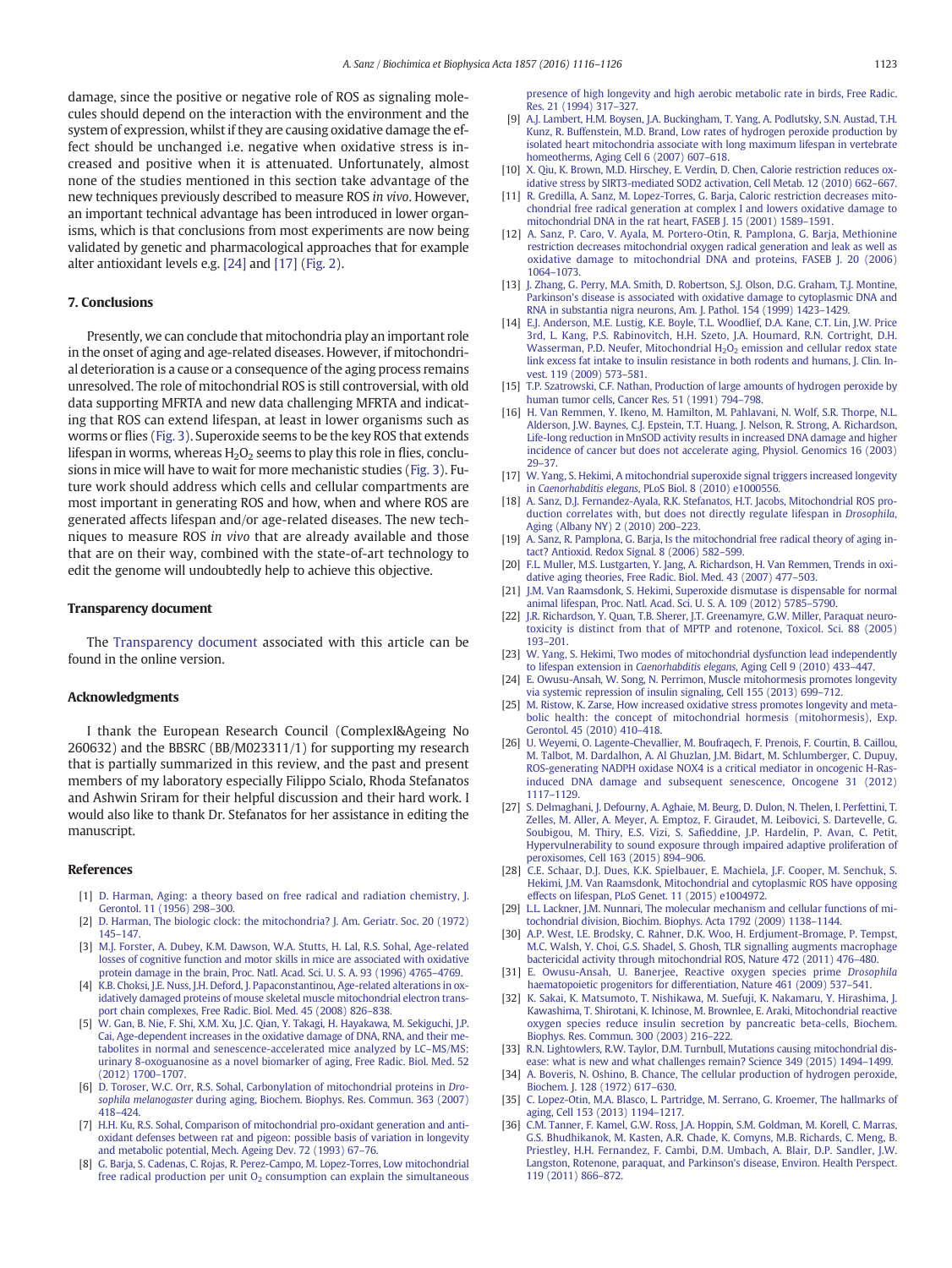- <span id="page-8-0"></span>[37] [M.R. Owen, E. Doran, A.P. Halestrap, Evidence that metformin exerts its anti](http://refhub.elsevier.com/S0005-2728(16)30065-2/rf0185)[diabetic effects through inhibition of complex 1 of the mitochondrial respiratory](http://refhub.elsevier.com/S0005-2728(16)30065-2/rf0185) [chain, Biochem. J. 348 \(Pt 3\) \(2000\) 607](http://refhub.elsevier.com/S0005-2728(16)30065-2/rf0185)–614.
- [38] [Y. Wang, D. Oxer, S. Hekimi, Mitochondrial function and lifespan of mice with con](http://refhub.elsevier.com/S0005-2728(16)30065-2/rf0190)[trolled ubiquinone biosynthesis, Nat. Commun. 6 \(2015\) 6393.](http://refhub.elsevier.com/S0005-2728(16)30065-2/rf0190)
- [39] [G.C. Kujoth, A. Hiona, T.D. Pugh, S. Someya, K. Panzer, S.E. Wohlgemuth, T. Hofer,](http://refhub.elsevier.com/S0005-2728(16)30065-2/rf0195) [A.Y. Seo, R. Sullivan, W.A. Jobling, J.D. Morrow, H. Van Remmen, J.M. Sedivy, T.](http://refhub.elsevier.com/S0005-2728(16)30065-2/rf0195) [Yamasoba, M. Tanokura, R. Weindruch, C. Leeuwenburgh, T.A. Prolla, Mitochondri](http://refhub.elsevier.com/S0005-2728(16)30065-2/rf0195)[al DNA mutations, oxidative stress, and apoptosis in mammalian aging, Science](http://refhub.elsevier.com/S0005-2728(16)30065-2/rf0195) [309 \(2005\) 481](http://refhub.elsevier.com/S0005-2728(16)30065-2/rf0195)–484.
- [40] [A. Hiona, A. Sanz, G.C. Kujoth, R. Pamplona, A.Y. Seo, T. Hofer, S. Someya, T.](http://refhub.elsevier.com/S0005-2728(16)30065-2/rf0200) [Miyakawa, C. Nakayama, A.K. Samhan-Arias, S. Servais, J.L. Barger, M. Portero-](http://refhub.elsevier.com/S0005-2728(16)30065-2/rf0200)[Otin, M. Tanokura, T.A. Prolla, C. Leeuwenburgh, Mitochondrial DNA mutations in](http://refhub.elsevier.com/S0005-2728(16)30065-2/rf0200)[duce mitochondrial dysfunction, apoptosis and sarcopenia in skeletal muscle of](http://refhub.elsevier.com/S0005-2728(16)30065-2/rf0200) [mitochondrial DNA mutator mice, PLoS One 5 \(2010\) e11468.](http://refhub.elsevier.com/S0005-2728(16)30065-2/rf0200)
- [41] [B. Kalyanaraman, V. Darley-Usmar, K.J. Davies, P.A. Dennery, H.J. Forman, M.B.](http://refhub.elsevier.com/S0005-2728(16)30065-2/rf0205) [Grisham, G.E. Mann, K. Moore, L.J. Roberts 2nd, H. Ischiropoulos, Measuring reac](http://refhub.elsevier.com/S0005-2728(16)30065-2/rf0205)tive oxygen and nitrogen species with fl[uorescent probes: challenges and limita](http://refhub.elsevier.com/S0005-2728(16)30065-2/rf0205)[tions, Free Radic. Biol. Med. 52 \(2012\) 1](http://refhub.elsevier.com/S0005-2728(16)30065-2/rf0205)–6.
- [42] [G.C. Brown, V. Borutaite, There is no evidence that mitochondria are the main source](http://refhub.elsevier.com/S0005-2728(16)30065-2/rf0210) [of reactive oxygen species in mammalian cells, Mitochondrion 12 \(2012\) 1](http://refhub.elsevier.com/S0005-2728(16)30065-2/rf0210)–4.
- [43] [R.M. Clancy, J. Leszczynska-Piziak, S.B. Abramson, Nitric oxide, an endothelial cell](http://refhub.elsevier.com/S0005-2728(16)30065-2/rf0215) [relaxation factor, inhibits neutrophil superoxide anion production via a direct ac](http://refhub.elsevier.com/S0005-2728(16)30065-2/rf0215)[tion on the NADPH oxidase, J. Clin. Invest. 90 \(1992\) 1116](http://refhub.elsevier.com/S0005-2728(16)30065-2/rf0215)–1121.
- [44] [W. Droge, Free radicals in the physiological control of cell function, Physiol. Rev. 82](http://refhub.elsevier.com/S0005-2728(16)30065-2/rf0220) [\(2002\) 47](http://refhub.elsevier.com/S0005-2728(16)30065-2/rf0220)–95.
- [45] [J.M. Gutteridge, The role of superoxide and hydroxyl radicals in phospholipid per](http://refhub.elsevier.com/S0005-2728(16)30065-2/rf0225)[oxidation catalysed by iron salts, FEBS Lett. 150 \(1982\) 454](http://refhub.elsevier.com/S0005-2728(16)30065-2/rf0225)–458.
- [46] [G. Esposito, M. Vos, S. Vilain, J. Swerts, J. De Sousa Valadas, S. Van Meensel, O.](http://refhub.elsevier.com/S0005-2728(16)30065-2/rf0230) [Schaap, P. Verstreken, Aconitase causes iron toxicity in](http://refhub.elsevier.com/S0005-2728(16)30065-2/rf0230) Drosophila pink1 mutants, [PLoS Genet. 9 \(2013\) e1003478.](http://refhub.elsevier.com/S0005-2728(16)30065-2/rf0230)
- [47] [Y. Li, T.T. Huang, E.J. Carlson, S. Melov, P.C. Ursell, J.L. Olson, L.J. Noble, M.P.](http://refhub.elsevier.com/S0005-2728(16)30065-2/rf0235) [Yoshimura, C. Berger, P.H. Chan, D.C. Wallace, C.J. Epstein, Dilated cardiomyopathy](http://refhub.elsevier.com/S0005-2728(16)30065-2/rf0235) [and neonatal lethality in mutant mice lacking manganese superoxide dismutase,](http://refhub.elsevier.com/S0005-2728(16)30065-2/rf0235) [Nat. Genet. 11 \(1995\) 376](http://refhub.elsevier.com/S0005-2728(16)30065-2/rf0235)–381.
- [48] M. Chevion, A site-specifi[c mechanism for free radical induced biological damage:](http://refhub.elsevier.com/S0005-2728(16)30065-2/rf0240) [the essential role of redox-active transition metals, Free Radic. Biol. Med. 5 \(1988\)](http://refhub.elsevier.com/S0005-2728(16)30065-2/rf0240) [27](http://refhub.elsevier.com/S0005-2728(16)30065-2/rf0240)–37.
- [49] [H.J. Forman, M. Maiorino, F. Ursini, Signaling functions of reactive oxygen species,](http://refhub.elsevier.com/S0005-2728(16)30065-2/rf0245) [Biochemistry 49 \(2010\) 835](http://refhub.elsevier.com/S0005-2728(16)30065-2/rf0245)–842.
- [50] [L.M. Randall, G. Ferrer-Sueta, A. Denicola, Peroxiredoxins as preferential targets in](http://refhub.elsevier.com/S0005-2728(16)30065-2/rf0250) [H2O2-induced signaling, Methods Enzymol. 527 \(2013\) 41](http://refhub.elsevier.com/S0005-2728(16)30065-2/rf0250)–63.
- [51] [W. De Haes, L. Frooninckx, R. Van Assche, A. Smolders, G. Depuydt, J. Billen, B.P.](http://refhub.elsevier.com/S0005-2728(16)30065-2/rf0255) [Braeckman, L. Schoofs, L. Temmerman, Metformin promotes lifespan through](http://refhub.elsevier.com/S0005-2728(16)30065-2/rf0255) [mitohormesis via the peroxiredoxin PRDX-2, Proc. Natl. Acad. Sci. U. S. A. 111](http://refhub.elsevier.com/S0005-2728(16)30065-2/rf0255) [\(2014\) E2501](http://refhub.elsevier.com/S0005-2728(16)30065-2/rf0255)–E2509.
- [52] [R. Bravo, J.M. Vicencio, V. Parra, R. Troncoso, J.P. Munoz, M. Bui, C. Quiroga, A.E.](http://refhub.elsevier.com/S0005-2728(16)30065-2/rf0260) [Rodriguez, H.E. Verdejo, J. Ferreira, M. Iglewski, M. Chiong, T. Simmen, A.](http://refhub.elsevier.com/S0005-2728(16)30065-2/rf0260) [Zorzano, J.A. Hill, B.A. Rothermel, G. Szabadkai, S. Lavandero, Increased ER](http://refhub.elsevier.com/S0005-2728(16)30065-2/rf0260)[mitochondrial coupling promotes mitochondrial respiration and bioenergetics](http://refhub.elsevier.com/S0005-2728(16)30065-2/rf0260) [during early phases of ER stress, J. Cell Sci. 124 \(2011\) 2143](http://refhub.elsevier.com/S0005-2728(16)30065-2/rf0260)–2152.
- [53] [A. Sanz, P. Caro, J. Gomez, G. Barja, Testing the vicious cycle theory of mitochondrial](http://refhub.elsevier.com/S0005-2728(16)30065-2/rf0265) ROS production: effects of H<sub>2</sub>O<sub>2</sub> [and cumene hydroperoxide treatment on heart](http://refhub.elsevier.com/S0005-2728(16)30065-2/rf0265) [mitochondria, J. Bioenerg. Biomembr. 38 \(2006\) 121](http://refhub.elsevier.com/S0005-2728(16)30065-2/rf0265)–127.
- [54] [A. Sanz, R. Stefanatos, G. McIlroy, Production of reactive oxygen species by the mi](http://refhub.elsevier.com/S0005-2728(16)30065-2/rf0270)[tochondrial electron transport chain in](http://refhub.elsevier.com/S0005-2728(16)30065-2/rf0270) Drosophila melanogaster, J. Bioenerg. [Biomembr. 42 \(2010\) 135](http://refhub.elsevier.com/S0005-2728(16)30065-2/rf0270)–142.
- [55] [D. Esterhazy, M.S. King, G. Yakovlev, J. Hirst, Production of reactive oxygen species](http://refhub.elsevier.com/S0005-2728(16)30065-2/rf0275) [by complex I \(NADH:ubiquinone oxidoreductase\) from](http://refhub.elsevier.com/S0005-2728(16)30065-2/rf0275) Escherichia coli and com[parison to the enzyme from mitochondria, Biochemistry 47 \(2008\) 3964](http://refhub.elsevier.com/S0005-2728(16)30065-2/rf0275)–3971.
- [56] [F.L. Muller, Y. Liu, H. Van Remmen, Complex III releases superoxide to both sides of](http://refhub.elsevier.com/S0005-2728(16)30065-2/rf0280) [the inner mitochondrial membrane, J. Biol. Chem. 279 \(2004\) 49064](http://refhub.elsevier.com/S0005-2728(16)30065-2/rf0280)–49073.
- [57] [C.L. Quinlan, R.L. Goncalves, M. Hey-Mogensen, N. Yadava, V.I. Bunik, M.D. Brand,](http://refhub.elsevier.com/S0005-2728(16)30065-2/rf0285) [The 2-oxoacid dehydrogenase complexes in mitochondria can produce superox](http://refhub.elsevier.com/S0005-2728(16)30065-2/rf0285)[ide/hydrogen peroxide at much higher rates than complex I, J. Biol. Chem. 289](http://refhub.elsevier.com/S0005-2728(16)30065-2/rf0285) [\(2014\) 8312](http://refhub.elsevier.com/S0005-2728(16)30065-2/rf0285)–8325.
- [58] [J.R. Treberg, C.L. Quinlan, M.D. Brand, Hydrogen peroxide ef](http://refhub.elsevier.com/S0005-2728(16)30065-2/rf0290)flux from muscle mito[chondria underestimates matrix superoxide production](http://refhub.elsevier.com/S0005-2728(16)30065-2/rf0290)—a correction using gluta[thione depletion, FEBS J. 277 \(2010\) 2766](http://refhub.elsevier.com/S0005-2728(16)30065-2/rf0290)–2778.
- [59] [R. Stefanatos, A. Sanz, Mitochondrial complex I: a central regulator of the aging](http://refhub.elsevier.com/S0005-2728(16)30065-2/rf0295) [process, Cell Cycle 10 \(2011\) 1528](http://refhub.elsevier.com/S0005-2728(16)30065-2/rf0295)–1532.
- [60] [L. Bevilacqua, J.J. Ramsey, K. Hagopian, R. Weindruch, M.E. Harper, Effects of short](http://refhub.elsevier.com/S0005-2728(16)30065-2/rf0300)[and medium-term calorie restriction on muscle mitochondrial proton leak and re](http://refhub.elsevier.com/S0005-2728(16)30065-2/rf0300)[active oxygen species production, Am. J. Physiol. Endocrinol. Metab. 286 \(2004\)](http://refhub.elsevier.com/S0005-2728(16)30065-2/rf0300) E852–[E861.](http://refhub.elsevier.com/S0005-2728(16)30065-2/rf0300)
- [61] [C.L. Quinlan, A.L. Orr, I.V. Perevoshchikova, J.R. Treberg, B.A. Ackrell, M.D. Brand,](http://refhub.elsevier.com/S0005-2728(16)30065-2/rf0305) [Mitochondrial complex II can generate reactive oxygen species at high rates in](http://refhub.elsevier.com/S0005-2728(16)30065-2/rf0305) [both the forward and reverse reactions, J. Biol. Chem. 287 \(2012\) 27255](http://refhub.elsevier.com/S0005-2728(16)30065-2/rf0305)–27264.
- [62] [E.T. Chouchani, V.R. Pell, E. Gaude, D. Aksentijevic, S.Y. Sundier, E.L. Robb, A. Logan,](http://refhub.elsevier.com/S0005-2728(16)30065-2/rf0310) [S.M. Nadtochiy, E.N. Ord, A.C. Smith, F. Eyassu, R. Shirley, C.H. Hu, A.J. Dare, A.M.](http://refhub.elsevier.com/S0005-2728(16)30065-2/rf0310) [James, S. Rogatti, R.C. Hartley, S. Eaton, A.S. Costa, P.S. Brookes, S.M. Davidson,](http://refhub.elsevier.com/S0005-2728(16)30065-2/rf0310) [M.R. Duchen, K. Saeb-Parsy, M.J. Shattock, A.J. Robinson, L.M. Work, C. Frezza, T.](http://refhub.elsevier.com/S0005-2728(16)30065-2/rf0310) [Krieg, M.P. Murphy, Ischaemic accumulation of succinate controls reperfusion inju](http://refhub.elsevier.com/S0005-2728(16)30065-2/rf0310)[ry through mitochondrial ROS, Nature 515 \(2014\) 431](http://refhub.elsevier.com/S0005-2728(16)30065-2/rf0310)–435.
- [63] [M.P. Murphy, How mitochondria produce reactive oxygen species, Biochem. J. 417](http://refhub.elsevier.com/S0005-2728(16)30065-2/rf0315) [\(2009\) 1](http://refhub.elsevier.com/S0005-2728(16)30065-2/rf0315)–13.
- [64] [B. Beltran, M. Quintero, E. Garcia-Zaragoza, E. O'Connor, J.V. Esplugues, S. Moncada,](http://refhub.elsevier.com/S0005-2728(16)30065-2/rf0320) [Inhibition of mitochondrial respiration by endogenous nitric oxide: a critical step](http://refhub.elsevier.com/S0005-2728(16)30065-2/rf0320) [in Fas signaling, Proc. Natl. Acad. Sci. U. S. A. 99 \(2002\) 8892](http://refhub.elsevier.com/S0005-2728(16)30065-2/rf0320)–8897.
- [65] [C.T. Taylor, S. Moncada, Nitric oxide, cytochrome C oxidase, and the cellular re](http://refhub.elsevier.com/S0005-2728(16)30065-2/rf0325)[sponse to hypoxia, Arterioscler. Thromb. Vasc. Biol. 30 \(2010\) 643](http://refhub.elsevier.com/S0005-2728(16)30065-2/rf0325)–647.
- [66] [R.A. Busuttil, M. Rubio, M.E. Dolle, J. Campisi, J. Vijg, Oxygen accelerates the accu](http://refhub.elsevier.com/S0005-2728(16)30065-2/rf0330)[mulation of mutations during the senescence and immortalization of murine](http://refhub.elsevier.com/S0005-2728(16)30065-2/rf0330) [cells in culture, Aging Cell 2 \(2003\) 287](http://refhub.elsevier.com/S0005-2728(16)30065-2/rf0330)–294.
- [67] [T.D. MacVicar, J.D. Lane, Impaired OMA1-dependent cleavage of OPA1 and reduced](http://refhub.elsevier.com/S0005-2728(16)30065-2/rf0335) DRP1 fi[ssion activity combine to prevent mitophagy in cells that are dependent on](http://refhub.elsevier.com/S0005-2728(16)30065-2/rf0335) [oxidative phosphorylation, J. Cell Sci. 127 \(2014\) 2313](http://refhub.elsevier.com/S0005-2728(16)30065-2/rf0335)–2325.
- [68] [D. Narendra, A. Tanaka, D.F. Suen, R.J. Youle, Parkin is recruited selectively to im](http://refhub.elsevier.com/S0005-2728(16)30065-2/rf0340)[paired mitochondria and promotes their autophagy, J. Cell Biol. 183 \(2008\)](http://refhub.elsevier.com/S0005-2728(16)30065-2/rf0340) 795–[803.](http://refhub.elsevier.com/S0005-2728(16)30065-2/rf0340)
- [69] [D.A. Kubli, X. Zhang, Y. Lee, R.A. Hanna, M.N. Quinsay, C.K. Nguyen, R. Jimenez, S.](http://refhub.elsevier.com/S0005-2728(16)30065-2/rf0345) [Petrosyan, A.N. Murphy, A.B. Gustafsson, Parkin protein de](http://refhub.elsevier.com/S0005-2728(16)30065-2/rf0345)ficiency exacerbates car[diac injury and reduces survival following myocardial infarction, J. Biol. Chem. 288](http://refhub.elsevier.com/S0005-2728(16)30065-2/rf0345) [\(2013\) 915](http://refhub.elsevier.com/S0005-2728(16)30065-2/rf0345)–926.
- [70] F.A. Perez, R.D. Palmiter, Parkin-defi[cient mice are not a robust model of parkin](http://refhub.elsevier.com/S0005-2728(16)30065-2/rf0350)[sonism, Proc. Natl. Acad. Sci. U. S. A. 102 \(2005\) 2174](http://refhub.elsevier.com/S0005-2728(16)30065-2/rf0350)–2179.
- [71] [C.D. Wiley, M.C. Velarde, P. Lecot, S. Liu, E.A. Sarnoski, A. Freund, K. Shirakawa, H.W.](http://refhub.elsevier.com/S0005-2728(16)30065-2/rf0355) [Lim, S.S. Davis, A. Ramanathan, A.A. Gerencser, E. Verdin, J. Campisi, Mitochondrial](http://refhub.elsevier.com/S0005-2728(16)30065-2/rf0355) [dysfunction induces senescence with a distinct secretory phenotype, Cell Metab.](http://refhub.elsevier.com/S0005-2728(16)30065-2/rf0355) [\(2015\)](http://refhub.elsevier.com/S0005-2728(16)30065-2/rf0355).
- [72] [A.P. Joselin, S.J. Hewitt, S.M. Callaghan, R.H. Kim, Y.H. Chung, T.W. Mak, J. Shen, R.S.](http://refhub.elsevier.com/S0005-2728(16)30065-2/rf0360) [Slack, D.S. Park, ROS-dependent regulation of Parkin and DJ-1 localization during](http://refhub.elsevier.com/S0005-2728(16)30065-2/rf0360) [oxidative stress in neurons, Hum. Mol. Genet. 21 \(2012\) 4888](http://refhub.elsevier.com/S0005-2728(16)30065-2/rf0360)–4903.
- [73] [J.F. Passos, G. Saretzki, S. Ahmed, G. Nelson, T. Richter, H. Peters, I. Wappler, M.J.](http://refhub.elsevier.com/S0005-2728(16)30065-2/rf0365) [Birket, G. Harold, K. Schaeuble, M.A. Birch-Machin, T.B. Kirkwood, T. von](http://refhub.elsevier.com/S0005-2728(16)30065-2/rf0365) [Zglinicki, Mitochondrial dysfunction accounts for the stochastic heterogeneity in](http://refhub.elsevier.com/S0005-2728(16)30065-2/rf0365) [telomere-dependent senescence, PLoS Biol. 5 \(2007\) e110](http://refhub.elsevier.com/S0005-2728(16)30065-2/rf0365).
- [74] [R.J. Rodenburg, Biochemical diagnosis of mitochondrial disorders, J. Inherit. Metab.](http://refhub.elsevier.com/S0005-2728(16)30065-2/rf0370) [Dis. 34 \(2011\) 283](http://refhub.elsevier.com/S0005-2728(16)30065-2/rf0370)–292.
- [75] [R.H. Hamalainen, T. Manninen, H. Koivumaki, M. Kislin, T. Otonkoski, A.](http://refhub.elsevier.com/S0005-2728(16)30065-2/rf0375) [Suomalainen, Tissue- and cell-type-speci](http://refhub.elsevier.com/S0005-2728(16)30065-2/rf0375)fic manifestations of heteroplasmic [mtDNA 3243A](http://refhub.elsevier.com/S0005-2728(16)30065-2/rf0375)>[G mutation in human induced pluripotent stem cell-derived dis](http://refhub.elsevier.com/S0005-2728(16)30065-2/rf0375)[ease model, Proc. Natl. Acad. Sci. U. S. A. 110 \(2013\) E3622](http://refhub.elsevier.com/S0005-2728(16)30065-2/rf0375)–E3630.
- [76] [X. Wang, H. Fang, Z. Huang, W. Shang, T. Hou, A. Cheng, H. Cheng, Imaging ROS sig](http://refhub.elsevier.com/S0005-2728(16)30065-2/rf0380)[naling in cells and animals, J. Mol. Med. \(Berl.\) 91 \(2013\) 917](http://refhub.elsevier.com/S0005-2728(16)30065-2/rf0380)–927.
- [77] [W. Wang, H. Fang, L. Groom, A. Cheng, W. Zhang, J. Liu, X. Wang, K. Li, P. Han, M.](http://refhub.elsevier.com/S0005-2728(16)30065-2/rf0385) [Zheng, J. Yin, W. Wang, M.P. Mattson, J.P. Kao, E.G. Lakatta, S.S. Sheu, K. Ouyang,](http://refhub.elsevier.com/S0005-2728(16)30065-2/rf0385) [J. Chen, R.T. Dirksen, H. Cheng, Superoxide](http://refhub.elsevier.com/S0005-2728(16)30065-2/rf0385) flashes in single mitochondria, Cell [134 \(2008\) 279](http://refhub.elsevier.com/S0005-2728(16)30065-2/rf0385)–290.
- [78] [M. Schwarzlander, S. Wagner, Y.G. Ermakova, V.V. Belousov, R. Radi, J.S. Beckman,](http://refhub.elsevier.com/S0005-2728(16)30065-2/rf0390) [G.R. Buettner, N. Demaurex, M.R. Duchen, H.J. Forman, M.D. Fricker, D. Gems, A.P.](http://refhub.elsevier.com/S0005-2728(16)30065-2/rf0390) [Halestrap, B. Halliwell, U. Jakob, I.G. Johnston, N.S. Jones, D.C. Logan, B. Morgan,](http://refhub.elsevier.com/S0005-2728(16)30065-2/rf0390) [F.L. Muller, D.G. Nicholls, S.J. Remington, P.T. Schumacker, C.C. Winterbourn, L.J.](http://refhub.elsevier.com/S0005-2728(16)30065-2/rf0390) [Sweetlove, A.J. Meyer, T.P. Dick, M.P. Murphy, The](http://refhub.elsevier.com/S0005-2728(16)30065-2/rf0390) 'mitoflash' probe cpYFP does [not respond to superoxide, Nature 514 \(2014\) E12](http://refhub.elsevier.com/S0005-2728(16)30065-2/rf0390)–E14.
- [79] [E.Z. Shen, C.Q. Song, Y. Lin, W.H. Zhang, P.F. Su, W.Y. Liu, P. Zhang, J. Xu, N. Lin, C.](http://refhub.elsevier.com/S0005-2728(16)30065-2/rf0395) [Zhan, X. Wang, Y. Shyr, H. Cheng, M.Q. Dong, Mito](http://refhub.elsevier.com/S0005-2728(16)30065-2/rf0395)flash frequency in early adult[hood predicts lifespan in](http://refhub.elsevier.com/S0005-2728(16)30065-2/rf0395) Caenorhabditis elegans, Nature 508 (2014) 128–132.
- [80] [K.N. Markvicheva, E.A. Bogdanova, D.B. Staroverov, S. Lukyanov, V.V. Belousov, Im](http://refhub.elsevier.com/S0005-2728(16)30065-2/rf0400)[aging of intracellular hydrogen peroxide production with HyPer upon stimulation](http://refhub.elsevier.com/S0005-2728(16)30065-2/rf0400) [of HeLa cells with epidermal growth factor, Methods Mol. Biol. 476 \(2008\) 79](http://refhub.elsevier.com/S0005-2728(16)30065-2/rf0400)–86.
- [81] D. Knoefl[er, M. Thamsen, M. Koniczek, N.J. Niemuth, A.K. Diederich, U. Jakob, Quan](http://refhub.elsevier.com/S0005-2728(16)30065-2/rf0405)[titative in vivo redox sensors uncover oxidative stress as an early event in life, Mol.](http://refhub.elsevier.com/S0005-2728(16)30065-2/rf0405) [Cell 47 \(2012\) 767](http://refhub.elsevier.com/S0005-2728(16)30065-2/rf0405)–776.
- [82] [A.J. Meyer, T. Brach, L. Marty, S. Kreye, N. Rouhier, J.P. Jacquot, R. Hell, Redox](http://refhub.elsevier.com/S0005-2728(16)30065-2/rf0410)sensitive GFP in Arabidopsis thaliana [is a quantitative biosensor for the redox po](http://refhub.elsevier.com/S0005-2728(16)30065-2/rf0410)[tential of the cellular glutathione redox buffer, Plant J. 52 \(2007\) 973](http://refhub.elsevier.com/S0005-2728(16)30065-2/rf0410)–986.
- [83] [M. Gutscher, M.C. Sobotta, G.H. Wabnitz, S. Ballikaya, A.J. Meyer, Y. Samstag, T.P.](http://refhub.elsevier.com/S0005-2728(16)30065-2/rf0415) Dick, Proximity-based protein thiol oxidation by H<sub>2</sub>O<sub>2</sub>-scavenging peroxidases, J. [Biol. Chem. 284 \(2009\) 31532](http://refhub.elsevier.com/S0005-2728(16)30065-2/rf0415)–31540.
- [84] [S.C. Albrecht, A.G. Barata, J. Grosshans, A.A. Teleman, T.P. Dick, In vivo mapping of](http://refhub.elsevier.com/S0005-2728(16)30065-2/rf0420) [hydrogen peroxide and oxidized glutathione reveals chemical and regional speci](http://refhub.elsevier.com/S0005-2728(16)30065-2/rf0420)fi[city of redox homeostasis, Cell Metab. 14 \(2011\) 819](http://refhub.elsevier.com/S0005-2728(16)30065-2/rf0420)–829.
- [85] [H.M. Cocheme, C. Quin, S.J. McQuaker, F. Cabreiro, A. Logan, T.A. Prime, I.](http://refhub.elsevier.com/S0005-2728(16)30065-2/rf0425) [Abakumova, J.V. Patel, I.M. Fearnley, A.M. James, C.M. Porteous, R.A. Smith, S.](http://refhub.elsevier.com/S0005-2728(16)30065-2/rf0425) [Saeed, J.E. Carre, M. Singer, D. Gems, R.C. Hartley, L. Partridge, M.P. Murphy, Mea](http://refhub.elsevier.com/S0005-2728(16)30065-2/rf0425)surement of  $H_2O_2$  within living *Drosophila* [during aging using a ratiometric mass](http://refhub.elsevier.com/S0005-2728(16)30065-2/rf0425) [spectrometry probe targeted to the mitochondrial matrix, Cell Metab. 13 \(2011\)](http://refhub.elsevier.com/S0005-2728(16)30065-2/rf0425) [340](http://refhub.elsevier.com/S0005-2728(16)30065-2/rf0425)–350.
- [86] [H. Zhao, S. Kalivendi, H. Zhang, J. Joseph, K. Nithipatikom, J. Vasquez-Vivar, B.](http://refhub.elsevier.com/S0005-2728(16)30065-2/rf0430) [Kalyanaraman, Superoxide reacts with hydroethidine but forms a](http://refhub.elsevier.com/S0005-2728(16)30065-2/rf0430) fluorescent [product that is distinctly different from ethidium: potential implications in intra](http://refhub.elsevier.com/S0005-2728(16)30065-2/rf0430)cellular fl[uorescence detection of superoxide, Free Radic. Biol. Med. 34 \(2003\)](http://refhub.elsevier.com/S0005-2728(16)30065-2/rf0430) [1359](http://refhub.elsevier.com/S0005-2728(16)30065-2/rf0430)–1368.
- [87] [T. Magwere, M. West, K. Riyahi, M.P. Murphy, R.A. Smith, L. Partridge, The effects of](http://refhub.elsevier.com/S0005-2728(16)30065-2/rf0435) [exogenous antioxidants on lifespan and oxidative stress resistance in](http://refhub.elsevier.com/S0005-2728(16)30065-2/rf0435) Drosophila melanogaster[, Mech. Ageing Dev. 127 \(2006\) 356](http://refhub.elsevier.com/S0005-2728(16)30065-2/rf0435)–370.
- [88] [L. Bleier, I. Wittig, H. Heide, M. Steger, U. Brandt, S. Drose, Generator-speci](http://refhub.elsevier.com/S0005-2728(16)30065-2/rf0440)fic targets [of mitochondrial reactive oxygen species, Free Radic. Biol. Med. 78 \(2015\) 1](http://refhub.elsevier.com/S0005-2728(16)30065-2/rf0440)–10.
- [89] [S.K. Narayanasamy, D.C. Simpson, I. Martin, M. Grotewiel, S. Gronert, Paraquat](http://refhub.elsevier.com/S0005-2728(16)30065-2/rf0445) [exposure and Sod2 knockdown have dissimilar impacts on the](http://refhub.elsevier.com/S0005-2728(16)30065-2/rf0445) Drosophila melanogaster [carbonylated protein proteome, Proteomics 14 \(2014\) 2566](http://refhub.elsevier.com/S0005-2728(16)30065-2/rf0445)–2577.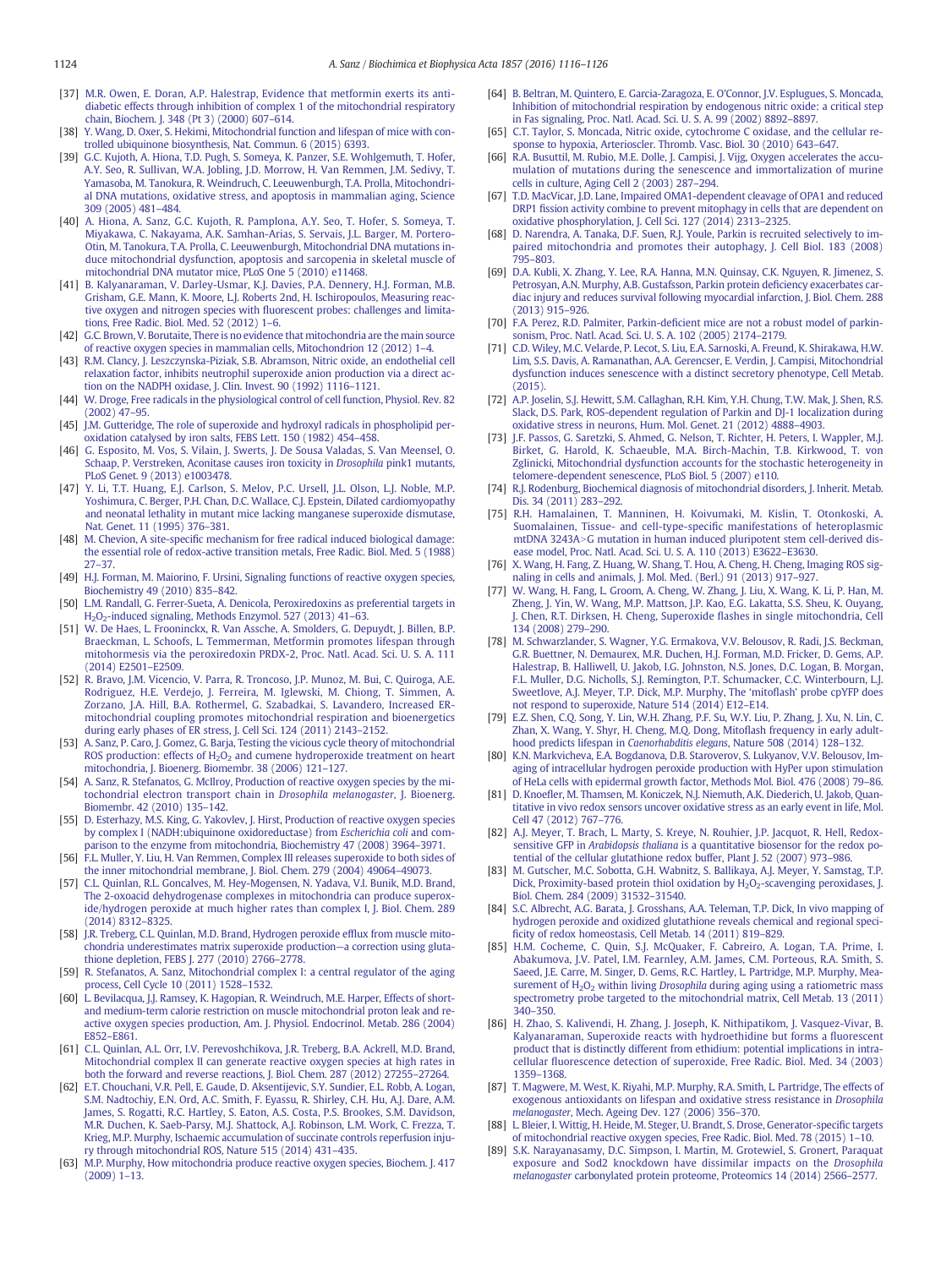- <span id="page-9-0"></span>[90] [E. Andres-Mateos, C. Perier, L. Zhang, B. Blanchard-Fillion, T.M. Greco, B. Thomas,](http://refhub.elsevier.com/S0005-2728(16)30065-2/rf0450) [H.S. Ko, M. Sasaki, H. Ischiropoulos, S. Przedborski, T.M. Dawson, V.L. Dawson, DJ-](http://refhub.elsevier.com/S0005-2728(16)30065-2/rf0450)[1 gene deletion reveals that DJ-1 is an atypical peroxiredoxin-like peroxidase,](http://refhub.elsevier.com/S0005-2728(16)30065-2/rf0450) [Proc. Natl. Acad. Sci. U. S. A. 104 \(2007\) 14807](http://refhub.elsevier.com/S0005-2728(16)30065-2/rf0450)–14812.
- [91] [V. Bonifati, P. Rizzu, M.J. van Baren, O. Schaap, G.J. Breedveld, E. Krieger, M.C.](http://refhub.elsevier.com/S0005-2728(16)30065-2/rf0455) [Dekker, F. Squitieri, P. Ibanez, M. Joosse, J.W. van Dongen, N. Vanacore, J.C. van](http://refhub.elsevier.com/S0005-2728(16)30065-2/rf0455) [Swieten, A. Brice, G. Meco, C.M. van Duijn, B.A. Oostra, P. Heutink, Mutations in](http://refhub.elsevier.com/S0005-2728(16)30065-2/rf0455) [the DJ-1 gene associated with autosomal recessive early-onset parkinsonism,](http://refhub.elsevier.com/S0005-2728(16)30065-2/rf0455) [Science 299 \(2003\) 256](http://refhub.elsevier.com/S0005-2728(16)30065-2/rf0455)–259.
- [92] [J.M. Copeland, J. Cho, T. Lo Jr., J.H. Hur, S. Bahadorani, T. Arabyan, J. Rabie, J. Soh,](http://refhub.elsevier.com/S0005-2728(16)30065-2/rf0460) D.W. Walker, Extension of Drosophila [life span by RNAi of the mitochondrial respi](http://refhub.elsevier.com/S0005-2728(16)30065-2/rf0460)[ratory chain, Curr. Biol. 19 \(2009\) 1591](http://refhub.elsevier.com/S0005-2728(16)30065-2/rf0460)–1598.
- [93] [D.J. Pagliarini, J.E. Dixon, Mitochondrial modulation: reversible phosphorylation](http://refhub.elsevier.com/S0005-2728(16)30065-2/rf0465) [takes center stage? Trends Biochem. Sci. 31 \(2006\) 26](http://refhub.elsevier.com/S0005-2728(16)30065-2/rf0465)–34.
- [94] [R.S. Sohal, W.C. Orr, The redox stress hypothesis of aging, Free Radic. Biol. Med. 52](http://refhub.elsevier.com/S0005-2728(16)30065-2/rf0470) [\(2012\) 539](http://refhub.elsevier.com/S0005-2728(16)30065-2/rf0470)–555.
- [95] [J. Vina, C. Borras, K.M. Abdelaziz, R. Garcia-Valles, M.C. Gomez-Cabrera, The free](http://refhub.elsevier.com/S0005-2728(16)30065-2/rf0475) [radical theory of aging revisited: the cell signaling disruption theory of aging,](http://refhub.elsevier.com/S0005-2728(16)30065-2/rf0475) [Antioxid. Redox Signal. 19 \(2013\) 779](http://refhub.elsevier.com/S0005-2728(16)30065-2/rf0475)–787.
- [96] [I. Rebrin, R.S. Sohal, Comparison between the effects of aging and hyperoxia on](http://refhub.elsevier.com/S0005-2728(16)30065-2/rf0480) [glutathione redox state and protein mixed disul](http://refhub.elsevier.com/S0005-2728(16)30065-2/rf0480)fides in Drosophila melanogaster, [Mech. Ageing Dev. 127 \(2006\) 869](http://refhub.elsevier.com/S0005-2728(16)30065-2/rf0480)–874.
- [97] [R.S. Sohal, L. Arnold, W.C. Orr, Effect of age on superoxide dismutase, catalase, glu](http://refhub.elsevier.com/S0005-2728(16)30065-2/rf0485)[tathione reductase, inorganic peroxides, TBA-reactive material, GSH/GSSG,](http://refhub.elsevier.com/S0005-2728(16)30065-2/rf0485) [NADPH/NADP+ and NADH/NAD+ in](http://refhub.elsevier.com/S0005-2728(16)30065-2/rf0485) Drosophila melanogaster, Mech. Ageing [Dev. 56 \(1990\) 223](http://refhub.elsevier.com/S0005-2728(16)30065-2/rf0485)–235.
- [98] [W.C. Orr, S.N. Radyuk, L. Prabhudesai, D. Toroser, J.J. Benes, J.M. Luchak, R.J.](http://refhub.elsevier.com/S0005-2728(16)30065-2/rf0490) [Mockett, I. Rebrin, J.G. Hubbard, R.S. Sohal, Overexpression of glutamate](http://refhub.elsevier.com/S0005-2728(16)30065-2/rf0490)–cysteine ligase extends life span in Drosophila melanogaster[, J. Biol. Chem. 280 \(2005\)](http://refhub.elsevier.com/S0005-2728(16)30065-2/rf0490) [37331](http://refhub.elsevier.com/S0005-2728(16)30065-2/rf0490)–37338.
- [99] [S.K. Legan, I. Rebrin, R.J. Mockett, S.N. Radyuk, V.I. Klichko, R.S. Sohal, W.C. Orr,](http://refhub.elsevier.com/S0005-2728(16)30065-2/rf0495) [Overexpression of glucose-6-phosphate dehydrogenase extends the life span of](http://refhub.elsevier.com/S0005-2728(16)30065-2/rf0495) Drosophila melanogaster[, J. Biol. Chem. 283 \(2008\) 32492](http://refhub.elsevier.com/S0005-2728(16)30065-2/rf0495)–32499.
- [100] [N. Braidy, G.J. Guillemin, H. Mansour, T. Chan-Ling, A. Poljak, R. Grant, Age related](http://refhub.elsevier.com/S0005-2728(16)30065-2/rf0500) [changes in NAD+ metabolism oxidative stress and Sirt1 activity in wistar rats,](http://refhub.elsevier.com/S0005-2728(16)30065-2/rf0500) [PLoS One 6 \(2011\) e19194](http://refhub.elsevier.com/S0005-2728(16)30065-2/rf0500).
- [101] [A.P. Gomes, N.L. Price, A.J. Ling, J.J. Moslehi, M.K. Montgomery, L. Rajman, J.P.](http://refhub.elsevier.com/S0005-2728(16)30065-2/rf0505) [White, J.S. Teodoro, C.D. Wrann, B.P. Hubbard, E.M. Mercken, C.M. Palmeira, R. de](http://refhub.elsevier.com/S0005-2728(16)30065-2/rf0505) [Cabo, A.P. Rolo, N. Turner, E.L. Bell, D.A. Sinclair, Declining NAD\(+\) induces a](http://refhub.elsevier.com/S0005-2728(16)30065-2/rf0505) [pseudohypoxic state disrupting nuclear](http://refhub.elsevier.com/S0005-2728(16)30065-2/rf0505)–mitochondrial communication during [aging, Cell 155 \(2013\) 1624](http://refhub.elsevier.com/S0005-2728(16)30065-2/rf0505)–1638.
- [102] [M.D. Brand, The sites and topology of mitochondrial superoxide production, Exp.](http://refhub.elsevier.com/S0005-2728(16)30065-2/rf0510) [Gerontol. 45 \(2010\) 466](http://refhub.elsevier.com/S0005-2728(16)30065-2/rf0510)–472.
- [103] [B. McDonagh, G.K. Sakellariou, N.T. Smith, P. Brownridge, M.J. Jackson, Differential](http://refhub.elsevier.com/S0005-2728(16)30065-2/rf0515) [cysteine labeling and global label-free proteomics reveals an altered metabolic](http://refhub.elsevier.com/S0005-2728(16)30065-2/rf0515) [state in skeletal muscle aging, J. Proteome Res. 13 \(2014\) 5008](http://refhub.elsevier.com/S0005-2728(16)30065-2/rf0515)–5021.
- [104] [K.E. Menger, A.M. James, H.M. Cocheme, M.E. Harbour, E.T. Chouchani, S. Ding, I.M.](http://refhub.elsevier.com/S0005-2728(16)30065-2/rf0520) [Fearnley, L. Partridge, M.P. Murphy, Fasting, but not aging, dramatically alters the](http://refhub.elsevier.com/S0005-2728(16)30065-2/rf0520) [redox status of cysteine residues on proteins in](http://refhub.elsevier.com/S0005-2728(16)30065-2/rf0520) Drosophila melanogaster, Cell Rep. [11 \(2015\) 1856](http://refhub.elsevier.com/S0005-2728(16)30065-2/rf0520)–1865.
- [105] [R. Acin-Perez, P. Fernandez-Silva, M.L. Peleato, A. Perez-Martos, J.A. Enriquez, Re](http://refhub.elsevier.com/S0005-2728(16)30065-2/rf0525)[spiratory active mitochondrial supercomplexes, Mol. Cell 32 \(2008\) 529](http://refhub.elsevier.com/S0005-2728(16)30065-2/rf0525)–539.
- [106] [E. Lapuente-Brun, R. Moreno-Loshuertos, R. Acin-Perez, A. Latorre-Pellicer, C. Colas,](http://refhub.elsevier.com/S0005-2728(16)30065-2/rf0530) [E. Balsa, E. Perales-Clemente, P.M. Quiros, E. Calvo, M.A. Rodriguez-Hernandez, P.](http://refhub.elsevier.com/S0005-2728(16)30065-2/rf0530) [Navas, R. Cruz, A. Carracedo, C. Lopez-Otin, A. Perez-Martos, P. Fernandez-Silva,](http://refhub.elsevier.com/S0005-2728(16)30065-2/rf0530) [E. Fernandez-Vizarra, J.A. Enriquez, Supercomplex assembly determines electron](http://refhub.elsevier.com/S0005-2728(16)30065-2/rf0530) fl[ux in the mitochondrial electron transport chain, Science 340 \(2013\) 1567](http://refhub.elsevier.com/S0005-2728(16)30065-2/rf0530)–1570.
- [107] [E. Maranzana, G. Barbero, A.I. Falasca, G. Lenaz, M.L. Genova, Mitochondrial respi](http://refhub.elsevier.com/S0005-2728(16)30065-2/rf0535)[ratory supercomplex association limits production of reactive oxygen species](http://refhub.elsevier.com/S0005-2728(16)30065-2/rf0535) [from complex I, Antioxid. Redox Signal. 19 \(2013\) 1469](http://refhub.elsevier.com/S0005-2728(16)30065-2/rf0535)–1480.
- [108] [R. Acin-Perez, I. Carrascoso, F. Baixauli, M. Roche-Molina, A. Latorre-Pellicer, P.](http://refhub.elsevier.com/S0005-2728(16)30065-2/rf0540) [Fernandez-Silva, M. Mittelbrunn, F. Sanchez-Madrid, A. Perez-Martos, C.A.](http://refhub.elsevier.com/S0005-2728(16)30065-2/rf0540) [Lowell, G. Manfredi, J.A. Enriquez, ROS-triggered phosphorylation of complex II](http://refhub.elsevier.com/S0005-2728(16)30065-2/rf0540) [by Fgr kinase regulates cellular adaptation to fuel use, Cell Metab. 19 \(2014\)](http://refhub.elsevier.com/S0005-2728(16)30065-2/rf0540) 1020–[1033.](http://refhub.elsevier.com/S0005-2728(16)30065-2/rf0540)
- [109] [L.A. Gomez, J.S. Monette, J.D. Chavez, C.S. Maier, T.M. Hagen, Supercomplexes of the](http://refhub.elsevier.com/S0005-2728(16)30065-2/rf0545) [mitochondrial electron transport chain decline in the aging rat heart, Arch.](http://refhub.elsevier.com/S0005-2728(16)30065-2/rf0545) [Biochem. Biophys. 490 \(2009\) 30](http://refhub.elsevier.com/S0005-2728(16)30065-2/rf0545)–35.
- [110] [M. Frenzel, H. Rommelspacher, M.D. Sugawa, N.A. Dencher, Ageing alters the su](http://refhub.elsevier.com/S0005-2728(16)30065-2/rf0550)[pramolecular architecture of OxPhos complexes in rat brain cortex, Exp. Gerontol.](http://refhub.elsevier.com/S0005-2728(16)30065-2/rf0550) [45 \(2010\) 563](http://refhub.elsevier.com/S0005-2728(16)30065-2/rf0550)–572.
- [111] [J.M. McCord, I. Fridovich, Superoxide dismutase. An enzymic function for](http://refhub.elsevier.com/S0005-2728(16)30065-2/rf0555) [erythrocuprein \(hemocuprein\), J. Biol. Chem. 244 \(1969\) 6049](http://refhub.elsevier.com/S0005-2728(16)30065-2/rf0555)–6055.
- [112] [M. Valko, D. Leibfritz, J. Moncol, M.T. Cronin, M. Mazur, J. Telser, Free radicals and](http://refhub.elsevier.com/S0005-2728(16)30065-2/rf0560) [antioxidants in normal physiological functions and human disease, Int. J. Biochem.](http://refhub.elsevier.com/S0005-2728(16)30065-2/rf0560) [Cell Biol. 39 \(2007\) 44](http://refhub.elsevier.com/S0005-2728(16)30065-2/rf0560)–84.
- [113] [F. Giacco, M. Brownlee, Oxidative stress and diabetic complications, Circ. Res. 107](http://refhub.elsevier.com/S0005-2728(16)30065-2/rf0565) [\(2010\) 1058](http://refhub.elsevier.com/S0005-2728(16)30065-2/rf0565)–1070.
- [114] [S. Reuter, S.C. Gupta, M.M. Chaturvedi, B.B. Aggarwal, Oxidative stress, in](http://refhub.elsevier.com/S0005-2728(16)30065-2/rf0570)flamma[tion, and cancer: how are they linked? Free Radic. Biol. Med. 49 \(2010\) 1603](http://refhub.elsevier.com/S0005-2728(16)30065-2/rf0570)–1616.
- [115] [H.W. Querfurth, F.M. LaFerla, Alzheimer's disease, N. Engl. J. Med. 362 \(2010\)](http://refhub.elsevier.com/S0005-2728(16)30065-2/rf0575) [329](http://refhub.elsevier.com/S0005-2728(16)30065-2/rf0575)–344.
- [116] [M.M. Bachschmid, S. Schildknecht, R. Matsui, R. Zee, D. Haeussler, R.A. Cohen, D.](http://refhub.elsevier.com/S0005-2728(16)30065-2/rf0580) [Pimental, B. Loo, Vascular aging: chronic oxidative stress and impairment of](http://refhub.elsevier.com/S0005-2728(16)30065-2/rf0580) [redox signaling-consequences for vascular homeostasis and disease, Ann. Med.](http://refhub.elsevier.com/S0005-2728(16)30065-2/rf0580) [45 \(2013\) 17](http://refhub.elsevier.com/S0005-2728(16)30065-2/rf0580)–36.
- [117] [D.A. Callaway, J.X. Jiang, Reactive oxygen species and oxidative stress in osteoclas](http://refhub.elsevier.com/S0005-2728(16)30065-2/rf0585)[togenesis, skeletal aging and bone diseases, J. Bone Miner. Metab. 33 \(2015\)](http://refhub.elsevier.com/S0005-2728(16)30065-2/rf0585) [359](http://refhub.elsevier.com/S0005-2728(16)30065-2/rf0585)–370.
- [118] [E. Doria, D. Buonocore, A. Focarelli, F. Marzatico, Relationship between human](http://refhub.elsevier.com/S0005-2728(16)30065-2/rf0590) [aging muscle and oxidative system pathway, Oxidative Med. Cell. Longev. 2012](http://refhub.elsevier.com/S0005-2728(16)30065-2/rf0590) [\(2012\) 830257](http://refhub.elsevier.com/S0005-2728(16)30065-2/rf0590).
- [119] [V. Dias, E. Junn, M.M. Mouradian, The role of oxidative stress in Parkinson's disease,](http://refhub.elsevier.com/S0005-2728(16)30065-2/rf0595) [J. Parkinsons Dis. 3 \(2013\) 461](http://refhub.elsevier.com/S0005-2728(16)30065-2/rf0595)–491.
- [120] [M.C. Badia, E. Giraldo, F. Dasi, D. Alonso, J.M. Lainez, A. Lloret, J. Vina, Reductive](http://refhub.elsevier.com/S0005-2728(16)30065-2/rf0600) [stress in young healthy individuals at risk of Alzheimer disease, Free Radic. Biol.](http://refhub.elsevier.com/S0005-2728(16)30065-2/rf0600) [Med. 63 \(2013\) 274](http://refhub.elsevier.com/S0005-2728(16)30065-2/rf0600)-279.
- [121] [A. Sanz, M. Soikkeli, M. Portero-Otin, A. Wilson, E. Kemppainen, G. McIlroy, S. Ellila,](http://refhub.elsevier.com/S0005-2728(16)30065-2/rf0605) [K.K. Kemppainen, T. Tuomela, M. Lakanmaa, E. Kiviranta, R. Stefanatos, E. Dufour, B.](http://refhub.elsevier.com/S0005-2728(16)30065-2/rf0605) [Hutz, A. Naudi, M. Jove, A. Zeb, S. Vartiainen, A. Matsuno-Yagi, T. Yagi, P. Rustin, R.](http://refhub.elsevier.com/S0005-2728(16)30065-2/rf0605) [Pamplona, H.T. Jacobs, Expression of the yeast NADH dehydrogenase Ndi1 in](http://refhub.elsevier.com/S0005-2728(16)30065-2/rf0605) Drosophila [confers increased lifespan independently of dietary restriction, Proc.](http://refhub.elsevier.com/S0005-2728(16)30065-2/rf0605) [Natl. Acad. Sci. U. S. A. 107 \(2010\) 9105](http://refhub.elsevier.com/S0005-2728(16)30065-2/rf0605)–9110.
- [122] [Z. Li, T. Li, D. Yang, W.W. Smith, Curcumin protects against rotenone-induced neu](http://refhub.elsevier.com/S0005-2728(16)30065-2/rf0610)rotoxicity in cell and Drosophila [models of Parkinson's disease, Adv. Parkinson's](http://refhub.elsevier.com/S0005-2728(16)30065-2/rf0610) [Dis. 2 \(2013\) 18](http://refhub.elsevier.com/S0005-2728(16)30065-2/rf0610)–27.
- [123] [M. Keaney, F. Matthijssens, M. Sharpe, J. Van](http://refhub.elsevier.com/S0005-2728(16)30065-2/rf0615)fleteren, D. Gems, Superoxide dismut[ase mimetics elevate superoxide dismutase activity in vivo but do not retard aging](http://refhub.elsevier.com/S0005-2728(16)30065-2/rf0615) in the nematode Caenorhabditis elegans[, Free Radic. Biol. Med. 37 \(2004\) 239](http://refhub.elsevier.com/S0005-2728(16)30065-2/rf0615)–250.
- [124] [A. Duttaroy, A. Paul, M. Kundu, A. Belton, A Sod2 null mutation confers severely re](http://refhub.elsevier.com/S0005-2728(16)30065-2/rf0620)duced adult life span in Drosophila[, Genetics 165 \(2003\) 2295](http://refhub.elsevier.com/S0005-2728(16)30065-2/rf0620)–2299.
- [125] [O. Hashizume, A. Shimizu, M. Yokota, A. Sugiyama, K. Nakada, H. Miyoshi, M. Itami,](http://refhub.elsevier.com/S0005-2728(16)30065-2/rf0625) [M. Ohira, H. Nagase, K. Takenaga, J. Hayashi, Speci](http://refhub.elsevier.com/S0005-2728(16)30065-2/rf0625)fic mitochondrial DNA mutation [in mice regulates diabetes and lymphoma development, Proc. Natl. Acad. Sci. U. S.](http://refhub.elsevier.com/S0005-2728(16)30065-2/rf0625) [A. 109 \(2012\) 10528](http://refhub.elsevier.com/S0005-2728(16)30065-2/rf0625)–10533.
- [126] [S. Schmeisser, S. Priebe, M. Groth, S. Monajembashi, P. Hemmerich, R. Guthke, M.](http://refhub.elsevier.com/S0005-2728(16)30065-2/rf0630) [Platzer, M. Ristow, Neuronal ROS signaling rather than AMPK/sirtuin-mediated en](http://refhub.elsevier.com/S0005-2728(16)30065-2/rf0630)[ergy sensing links dietary restriction to lifespan extension, Mol. Metab. 2 \(2013\)](http://refhub.elsevier.com/S0005-2728(16)30065-2/rf0630) 92–[102.](http://refhub.elsevier.com/S0005-2728(16)30065-2/rf0630)
- [127] [H.O. Lawal, H.Y. Chang, A.N. Terrell, E.S. Brooks, D. Pulido, A.F. Simon, D.E. Krantz,](http://refhub.elsevier.com/S0005-2728(16)30065-2/rf0635) The Drosophila [vesicular monoamine transporter reduces pesticide-induced loss](http://refhub.elsevier.com/S0005-2728(16)30065-2/rf0635) [of dopaminergic neurons, Neurobiol. Dis. 40 \(2010\) 102](http://refhub.elsevier.com/S0005-2728(16)30065-2/rf0635)–112.
- [128] [S.M. Fleming, C. Zhu, P.O. Fernagut, A. Mehta, C.D. DiCarlo, R.L. Seaman, M.F.](http://refhub.elsevier.com/S0005-2728(16)30065-2/rf0640) [Chesselet, Behavioral and immunohistochemical effects of chronic intravenous](http://refhub.elsevier.com/S0005-2728(16)30065-2/rf0640) [and subcutaneous infusions of varying doses of rotenone, Exp. Neurol. 187](http://refhub.elsevier.com/S0005-2728(16)30065-2/rf0640) [\(2004\) 418](http://refhub.elsevier.com/S0005-2728(16)30065-2/rf0640)–429.
- [129] [C. Slack, A. Foley, L. Partridge, Activation of AMPK by the putative dietary restric](http://refhub.elsevier.com/S0005-2728(16)30065-2/rf0645)[tion mimetic metformin is insuf](http://refhub.elsevier.com/S0005-2728(16)30065-2/rf0645)ficient to extend lifespan in Drosophila, PLoS One [7 \(2012\) e47699.](http://refhub.elsevier.com/S0005-2728(16)30065-2/rf0645)
- [130] [J. Liao, L.W. Morin, S.T. Ahmad, Methods to characterize spontaneous and startle](http://refhub.elsevier.com/S0005-2728(16)30065-2/rf0650)[induced locomotion in a rotenone-induced Parkinson's disease model of](http://refhub.elsevier.com/S0005-2728(16)30065-2/rf0650) Drosophila, [J. Vis. Exp. \(2014\)](http://refhub.elsevier.com/S0005-2728(16)30065-2/rf0650).
- [131] [A. Dillin, A.L. Hsu, N. Arantes-Oliveira, J. Lehrer-Graiwer, H. Hsin, A.G. Fraser, R.S.](http://refhub.elsevier.com/S0005-2728(16)30065-2/rf0655) [Kamath, J. Ahringer, C. Kenyon, Rates of behavior and aging speci](http://refhub.elsevier.com/S0005-2728(16)30065-2/rf0655)fied by mitochon[drial function during development, Science 298 \(2002\) 2398](http://refhub.elsevier.com/S0005-2728(16)30065-2/rf0655)–2401.
- [132] [W. Liu, R. Gnanasambandam, J. Benjamin, G. Kaur, P.B. Getman, A.J. Siegel, R.D.](http://refhub.elsevier.com/S0005-2728(16)30065-2/rf0660) [Shortridge, S. Singh, Mutations in cytochrome c oxidase subunit VIa cause neuro](http://refhub.elsevier.com/S0005-2728(16)30065-2/rf0660)[degeneration and motor dysfunction in](http://refhub.elsevier.com/S0005-2728(16)30065-2/rf0660) Drosophila, Genetics 176 (2007) 937–946.
- [133] [J.L. Burman, L.S. Itsara, E.B. Kayser, W. Suthammarak, A.M. Wang, M. Kaeberlein,](http://refhub.elsevier.com/S0005-2728(16)30065-2/rf0665) [M.M. Sedensky, P.G. Morgan, L.J. Pallanck, A](http://refhub.elsevier.com/S0005-2728(16)30065-2/rf0665) Drosophila model of mitochondrial [disease caused by a complex I mutation that uncouples proton pumping from elec](http://refhub.elsevier.com/S0005-2728(16)30065-2/rf0665)[tron transfer, Dis. Model. Mech. 7 \(2014\) 1165](http://refhub.elsevier.com/S0005-2728(16)30065-2/rf0665)–1174.
- [134] [A.M. Celotto, A.C. Frank, S.W. McGrath, T. Fergestad, W.A. Van Voorhies, K.F. Buttle,](http://refhub.elsevier.com/S0005-2728(16)30065-2/rf0670) [C.A. Mannella, M.J. Palladino, Mitochondrial encephalomyopathy in](http://refhub.elsevier.com/S0005-2728(16)30065-2/rf0670) Drosophila, J. [Neurosci. 26 \(2006\) 810](http://refhub.elsevier.com/S0005-2728(16)30065-2/rf0670)–820.
- [135] [M. Rera, V. Monnier, H. Tricoire, Mitochondrial electron transport chain dysfunc](http://refhub.elsevier.com/S0005-2728(16)30065-2/rf0675)[tion during development does not extend lifespan in](http://refhub.elsevier.com/S0005-2728(16)30065-2/rf0675) Drosophila melanogaster, [Mech. Ageing Dev. 131 \(2010\) 156](http://refhub.elsevier.com/S0005-2728(16)30065-2/rf0675)–164.
- [136] [R.H. Houtkooper, L. Mouchiroud, D. Ryu, N. Moullan, E. Katsyuba, G. Knott, R.W.](http://refhub.elsevier.com/S0005-2728(16)30065-2/rf0680) [Williams, J. Auwerx, Mitonuclear protein imbalance as a conserved longevity](http://refhub.elsevier.com/S0005-2728(16)30065-2/rf0680) [mechanism, Nature 497 \(2013\) 451](http://refhub.elsevier.com/S0005-2728(16)30065-2/rf0680)–457.
- [137] [L. Mouchiroud, R.H. Houtkooper, N. Moullan, E. Katsyuba, D. Ryu, C. Canto, A.](http://refhub.elsevier.com/S0005-2728(16)30065-2/rf0685) [Mottis, Y.S. Jo, M. Viswanathan, K. Schoonjans, L. Guarente, J. Auwerx, The](http://refhub.elsevier.com/S0005-2728(16)30065-2/rf0685) [NAD\(+\)/sirtuin pathway modulates longevity through activation of mitochondri](http://refhub.elsevier.com/S0005-2728(16)30065-2/rf0685)[al UPR and FOXO signaling, Cell 154 \(2013\) 430](http://refhub.elsevier.com/S0005-2728(16)30065-2/rf0685)–441.
- [138] [C.F. Bennett, H. Vander Wende, M. Simko, S. Klum, S. Bar](http://refhub.elsevier.com/S0005-2728(16)30065-2/rf0690)field, H. Choi, V.V. Pineda, [M. Kaeberlein, Activation of the mitochondrial unfolded protein response does not](http://refhub.elsevier.com/S0005-2728(16)30065-2/rf0690) predict longevity in Caenorhabditis elegans[, Nat. Commun. 5 \(2014\) 3483.](http://refhub.elsevier.com/S0005-2728(16)30065-2/rf0690)
- [139] [C. Dell'agnello, S. Leo, A. Agostino, G. Szabadkai, C. Tiveron, A. Zulian, A. Prelle, P.](http://refhub.elsevier.com/S0005-2728(16)30065-2/rf0695) [Roubertoux, R. Rizzuto, M. Zeviani, Increased longevity and refractoriness to](http://refhub.elsevier.com/S0005-2728(16)30065-2/rf0695)  $Ca(2+)$ -dependent neurodegeneration in Surf1 knockout mice, Hum. Mol. [Genet. 16 \(2007\) 431](http://refhub.elsevier.com/S0005-2728(16)30065-2/rf0695)–444.
- [140] [X. Liu, N. Jiang, B. Hughes, E. Bigras, E. Shoubridge, S. Hekimi, Evolutionary conser](http://refhub.elsevier.com/S0005-2728(16)30065-2/rf0700)[vation of the clk-1-dependent mechanism of longevity: loss of mclk1 increases cel](http://refhub.elsevier.com/S0005-2728(16)30065-2/rf0700)lular fi[tness and lifespan in mice, Genes Dev. 19 \(2005\) 2424](http://refhub.elsevier.com/S0005-2728(16)30065-2/rf0700)–2434.
- [141] [G. Civiletto, T. Varanita, R. Cerutti, T. Gorletta, S. Barbaro, S. Marchet, C. Lamperti, C.](http://refhub.elsevier.com/S0005-2728(16)30065-2/rf0705) [Viscomi, L. Scorrano, M. Zeviani, Opa1 overexpression ameliorates the phenotype](http://refhub.elsevier.com/S0005-2728(16)30065-2/rf0705) [of two mitochondrial disease mouse models, Cell Metab. 21 \(2015\) 845](http://refhub.elsevier.com/S0005-2728(16)30065-2/rf0705)–854.
- [142] [M.D. Metodiev, N. Lesko, C.B. Park, Y. Camara, Y. Shi, R. Wibom, K. Hultenby, C.M.](http://refhub.elsevier.com/S0005-2728(16)30065-2/rf0710) [Gustafsson, N.G. Larsson, Methylation of 12S rRNA is necessary for in vivo stability](http://refhub.elsevier.com/S0005-2728(16)30065-2/rf0710) [of the small subunit of the mammalian mitochondrial ribosome, Cell Metab. 9](http://refhub.elsevier.com/S0005-2728(16)30065-2/rf0710) [\(2009\) 386](http://refhub.elsevier.com/S0005-2728(16)30065-2/rf0710)–397.